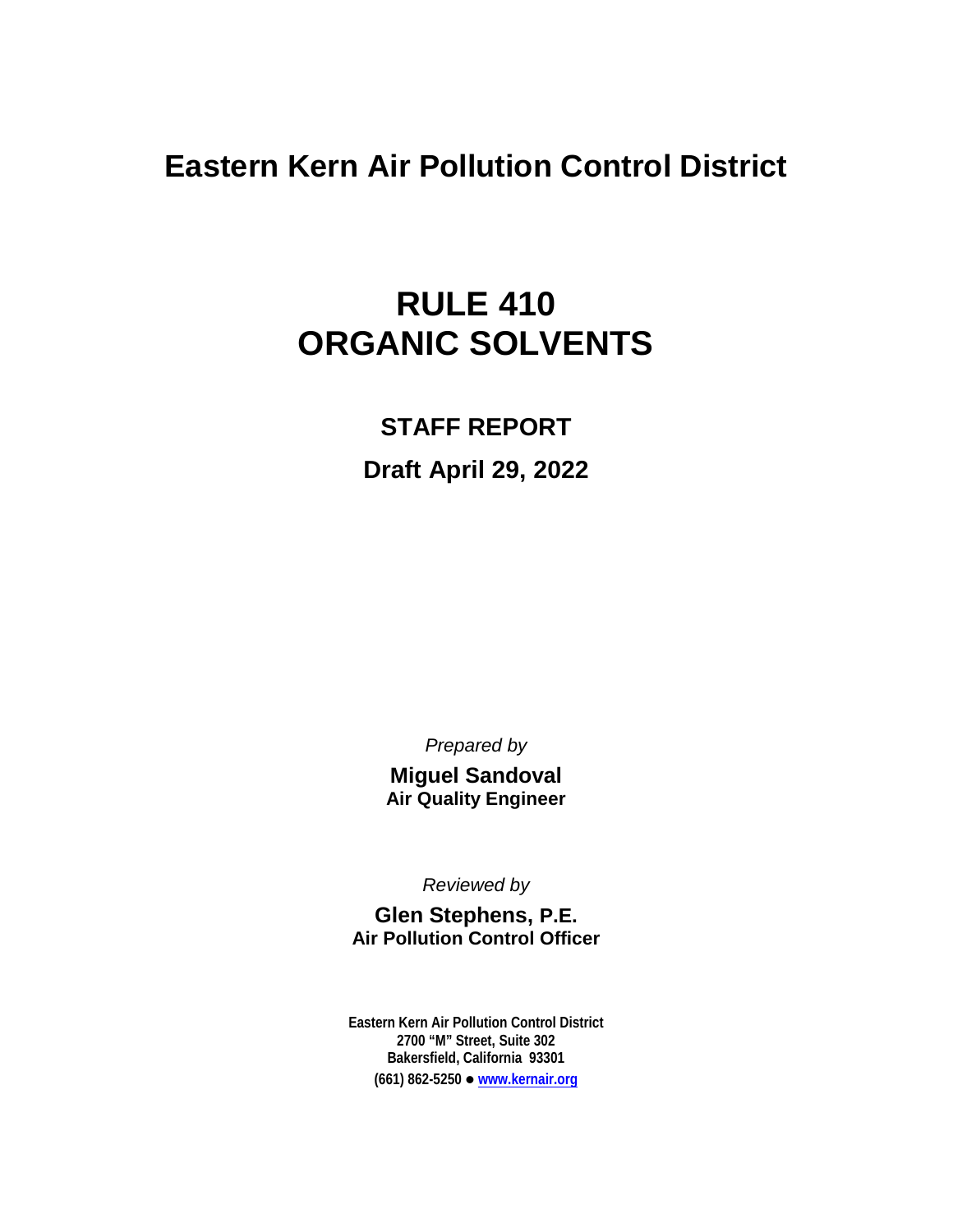## **Table of Contents**

| L.   |                   |                                                                             |  |  |  |
|------|-------------------|-----------------------------------------------------------------------------|--|--|--|
| II.  |                   |                                                                             |  |  |  |
| III. |                   |                                                                             |  |  |  |
| IV.  |                   |                                                                             |  |  |  |
| V.   |                   |                                                                             |  |  |  |
| VI.  |                   |                                                                             |  |  |  |
|      |                   |                                                                             |  |  |  |
|      |                   |                                                                             |  |  |  |
| IX.  |                   |                                                                             |  |  |  |
| Χ.   |                   |                                                                             |  |  |  |
|      | APPENDIX A        | PROPOSED REVISION RULE 410, ORGANIC SOLVENTS                                |  |  |  |
|      | <b>APPENDIX B</b> | PROPOSED REVISION RULE 410, ORGANIC SOLVENTS.<br><b>STRIKEOUT UNDERLINE</b> |  |  |  |
|      | APPENDIX C        | <b>EMISSION REDUCTION ANALYSIS</b>                                          |  |  |  |
|      | <b>APPENDIX D</b> | <b>COST EFFECTIVENESS ANALYSIS</b>                                          |  |  |  |
|      | <b>APPENDIX E</b> | <b>RULE CONSISTENCY ANALYSIS</b>                                            |  |  |  |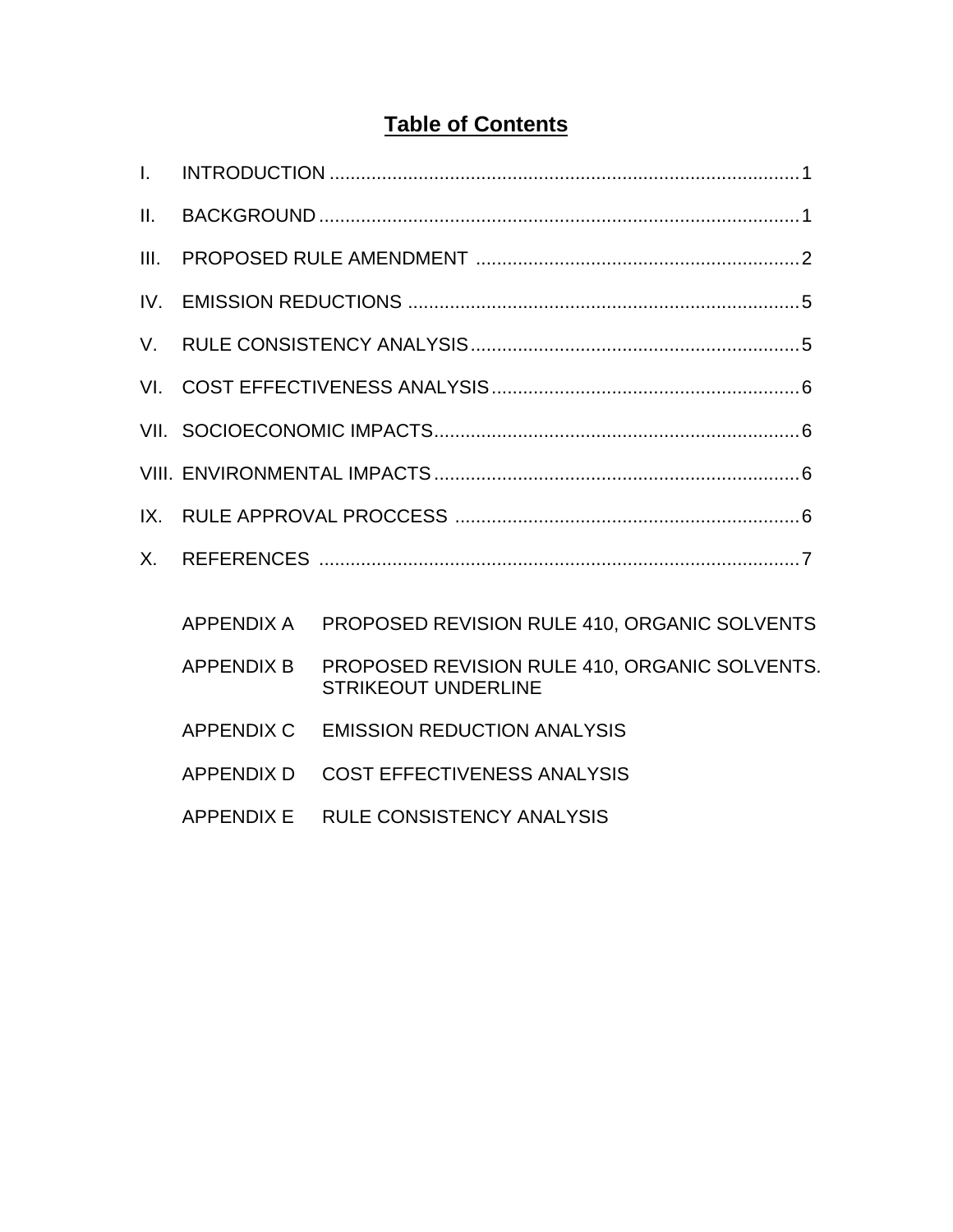#### **I. INTRODUCTION**

In Eastern Kern County monitored levels of ozone exceed National Ambient Air Quality Standards (NAAQS), which are set at levels that protect public health and welfare. Consequently, in 2021, the U.S. Environmental Protection Agency (EPA) classified Eastern Kern County's air quality as severe for its nonattainment designation for the federal 2008 eight-hour ozone NAAQS. The federal Clean Air Act (CAA) requires contingency measures if an ozone non-attainment area fails to meet Reasonable Further Progress (RFP) milestones or to attain the NAAQS by the established attainment date. The U.S EPA has requested that the Eastern Kern Air Pollution Control District (District) include an additional contingency measure in the Districts 2017 Ozone Attainment Demonstration Plan (OADP). Therefore, to comply with contingency measure, the District will require a reduction in volatile organic compound (VOC) emissions by implementing the solvent cleaning control measures to further reduce VOC emissions and introducing more stringent emission limits. The OADP for severe classification uses the VOC emissions reductions from this solvent cleaning control measure to project attainment.

The purpose of this rule project is to revise the emission limits for solvent usage requirements of rule 410 to obtain as much VOC emission reductions as is expeditiously practicable, technologically feasible, and economically reasonable, as determined by the District's Governing Board.

#### **II. BACKGROUND**

Rule 410 was last amended in November of 1979. Therefore, Rule 410 has ample opportunity to lower emission limits and establish more stringent controls. This rule applies to any source operation that uses organic solvents, with the exception of operations exempted under section VIII of the rule (generally, the manufacture or transport of organic solvents or any source operation that is subject to or exempted by another District rule). The purpose of this rule is to limit VOC emissions from the use of organic solvents. This Rule sets daily VOC emission limits for miscellaneous solvent usage operations including but not limited to, wipe cleaning, surface preparation, fuel line flushing, and miscellaneous degreasing operations. Rule 410 incorporates three different emission standards for the discharge of organic solvents. Paragraph I, limits the release of heated organic material to less than 15 pounds per day unless a control efficiency of 85 percent is achieved. Paragraph II, limits the discharge of photochemically reactive solvent to less than 40 pounds per day unless a control efficiency of at least 85 percent is achieved. Also, paragraph III, limits the release of non-photochemically reactive solvent to less than 3,000 pounds per day unless a control efficiency of 85 percent is achieved.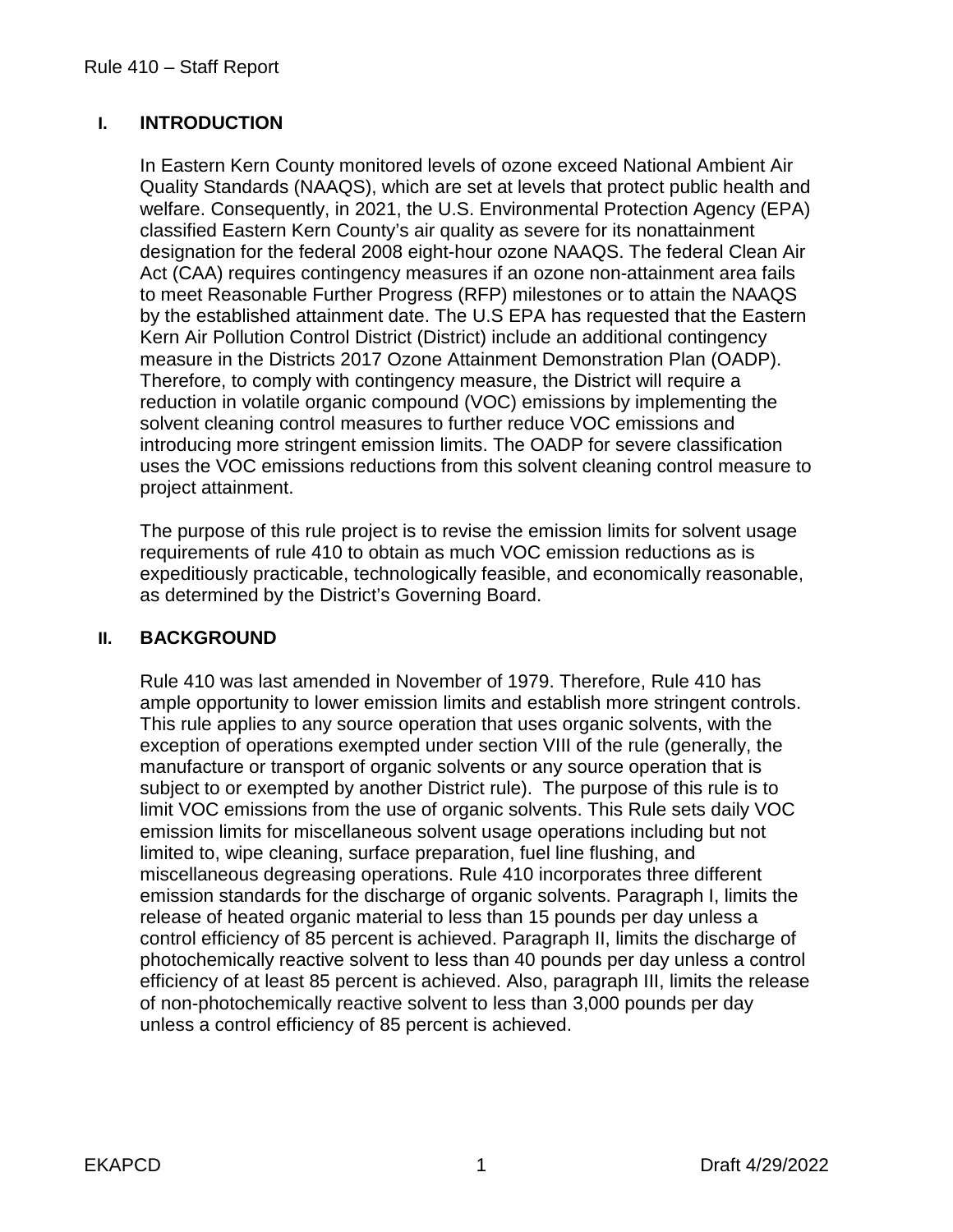Provisions of amended Rule 410 are applicable to any miscellaneous source operations that utilize organic solvents as defined in Rule 410 and are not otherwise subject to VOC limits in any Regulation IV Rule including source specific coating rules under 410 series and Rule 432 Polyester Resins. Organic solvents containing VOCs include but not limited to, coatings, resin, adhesives, inks, thinners, diluents, mold seal, mold release, compounds, lubricants, cutting oils and quenching oils.

#### **III. PROPOSED RULE AMENDMENTS**

The California Health and Safety Code (CH&SC) Section 40914(b)(2) states that ozone attainment plans should include All Feasible Control Measures (AFCMs). The ARB interprets "every feasible control measure to mean that, at a minimum, air districts must consider regulations that have been successfully implemented elsewhere. Districts should also consider going beyond what has already been accomplished by evaluation of new technologies and innovative approaches that may offer potential emission reductions. Further, districts should consider not only technological factors, but also social, environmental, economic (e.g., cost effectiveness), and energy factors which prevail in a district, along with the resources realistically available to a district to adopt, implement, and enforce the measures."

In the context of rule development, District staff construes AFCM to mean that each rulemaking project seeks to obtain as much emission reduction from the rule's source category as is expeditiously practicable, technologically feasible and economically reasonable, as determined by the District's Governing Board. To this end, District staff compared the current emission limits or control technology against what limits or control technology has been promulgated in other districts, as well as reviewing the federal, state, and local Best Available Control Technology (BACT) clearinghouses for the most recent control technology available for the source category. District determined the proposed amendments will be at least as stringent as currently required state and federal requirements.

Best Available Retrofit Control Technology (BARCT) Requirement provisions apply to sources which are subject to District permitting requirements and that emit or may emit one or more air pollutants. California law established an intermediate level of control that is the "best available" for "retrofit" to existing sources, recognizing that the state's air pollution problems may demand more effective pollution control than what is usually considered "reasonably available" (RACT-reasonably available control technology). BARCT characterizes a standard of emissions control for existing, traditional sources. Local air districts have adopted many rules to implement BARCT, including particulate control efficiency standards; limitations on exhaust pollutants; and technology-based requirements that dictate the use of a particular control device or something that is equally effective. The purposes of BACT and BARCT differ in that BACT is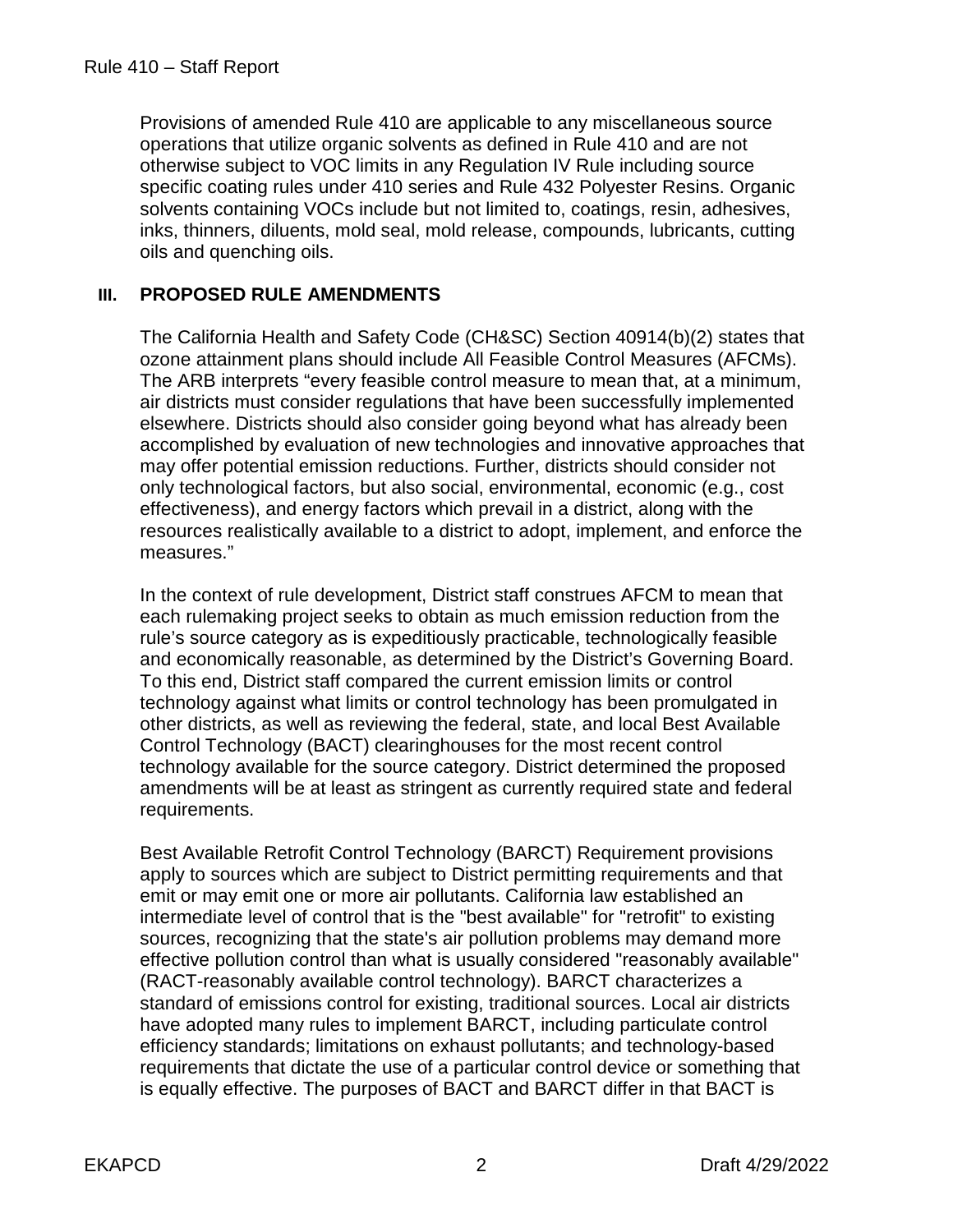designed to minimize the growth in future stationary source emissions and BARCT is designed to reduce current stationary source emissions. BACT is utilized in the permitting process on a case-by case basis, while BARCT is considered for application on an industry-wide basis in the rule development process.

Amendments to the proposed Rule incorporate two different types of emission control standards: performance standards and work practice standards. Performance Standards: The federal Clean Air Act's definition of "performance standards" refers to an allowable emission limit, meaning a limit on quantity of pollutant emitted over a specified period of time or a percent reduction. The allowable VOC emission limit for solvent used for solvent cleaning is specified. Work Practice Standards: Work practices refer to the management plans and procedures that would be undertaken to reduce emissions. Requiring that containers be covered except when adding or removing material from the container is one example of a work practice standard. The proposed new Rule in this project will identify at least one performance and work practice standard to limit VOC emissions.

#### A. **Proposed Amendments to Rule 410**

- 1. Section I (Applicability) this section would be added to match District formatting for other Rules.
- 2. Section II (Definitions) would have 14 definitions added. The exiting Rule only contains two definitions for "organic solvents" and "photochemically reactive solvent" respectively. The definition for "photochemicaly reactive solvent" will be retained and moved from section X to section II in the new Rule. Definition of organic solvent will be revised to echo definition of solvent used in Rule 410.3. The additional 14 definitions will be added as a reference to added language in Rule sections III through VI, including the following: APCO, CARB, Baked, Dissolver, EPA, Exempt compounds, Grams of VOC per liter, Heat-Cure or Heat Polymerized, Organic Solvent, SCAQMD, Standards Conditions, Thinner or Viscosity Reducer, and VOC.
- 3. *Section III (Exemptions)*

The main goal for Exemptions section is to remove redundant and expired language to improve clarity of exempt operations. The current Rule was adopted in 1972 as primary means to regulate solvent usage for multiple source operations. However, since then, the District has developed source specific Rules aimed to control VOC emissions originating from source specific operations utilizing solvents. Therefore, under Section III, (Exemptions) the following language will be removed: "The use of equipment or surface coating material for which other requirements are specified by these Rules and Regulations" and replaced by a list of District source specific VOC Rules which contain independent requirements for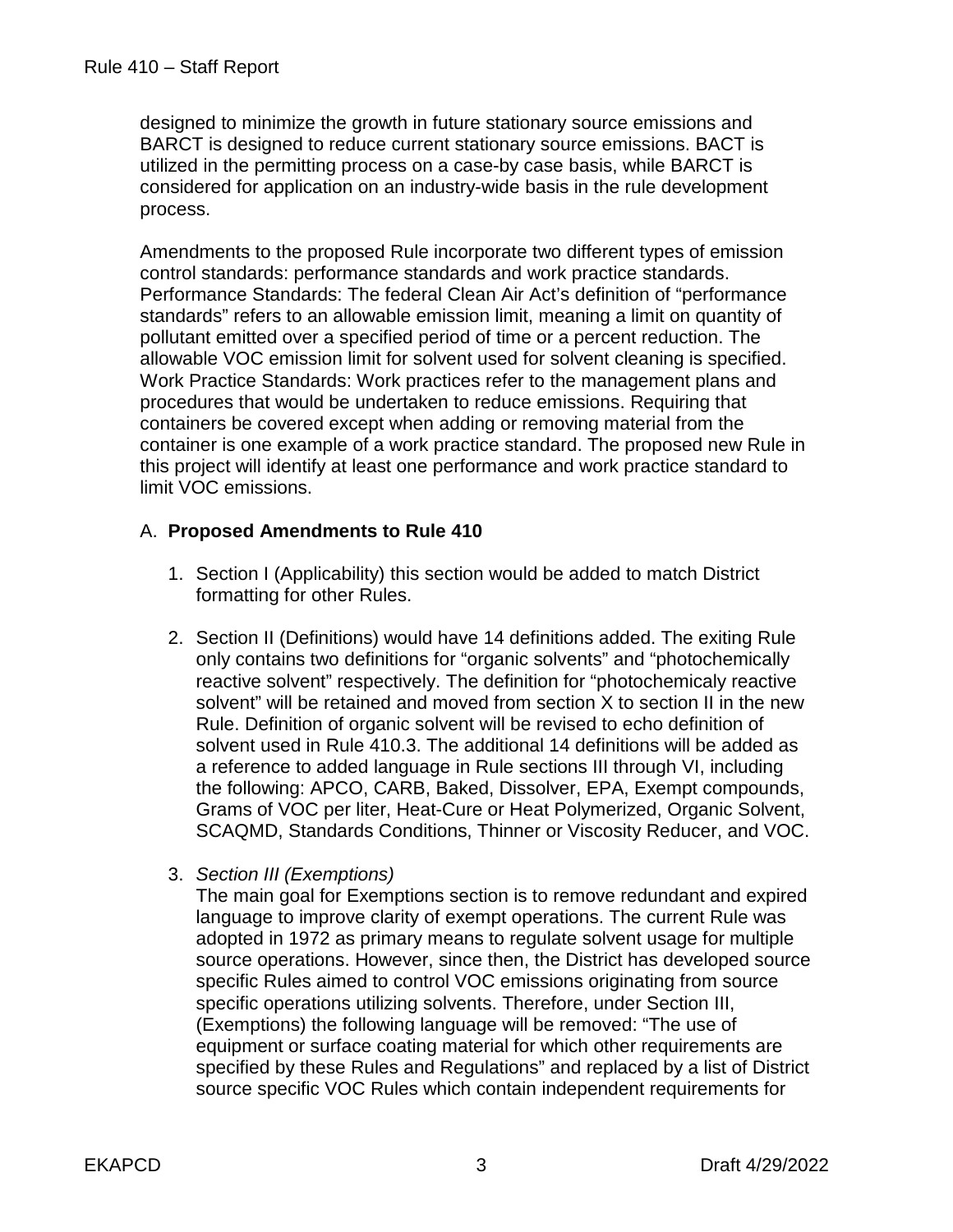solvent usage/cleaning and thus, exempt from requirements of Rule 410. Additionally, old compliance schedule and rule references will be removed as these Rules have been renumbered and references to old Rule numbers are no longer relevant, these include: Rules 411, 412, 413, and 414.

#### 4. *Section IV (Requirements)*

A compliance date (six months from Rule adoption) will be listed and existing requirements will be left in place. There are currently three different thresholds: one for heated solvents, one for photochemically reactive solvents, and one for non-photochemically reactive solvents. All three of these would be phased out within six months of rule adoption to a single threshold of 833 pounds of VOC per calendar month. This is roughly equivalent to 27 pounds per day which is less than the current limit of 40 pounds per day. This threshold mirrors South Coast Air Quality Management District (SCAQMD's) and San Joaquin Valley Air Pollution Control District (SJVAPCD) rules for similar sources. A separate emission limit of 450 lbs per calendar month will be added as a contingency provision if District fails to attain the 2008 or 2015 8-hour ozone NAAQS. This is roughly equivalent to 10 pounds per day which is less than the current limit of 40 pounds per day. This provision would be effective on and after sixty days following the effective date of EPA final rulemaking that the District has failed to attain the 2008 ozone NAAQS by the applicable deadline.

This threshold is based on emission levels required to achieve necessary emission reductions. In lieu of complying with the solvent VOC emission limits, operators may use an APCO-approved VOC emission control system that meets the specified control efficiency. A VOC capture and control efficiency will be required of 90% and 95% respectively. The proposed requirement would also set a minimum standard for any new sources that would be subject to this rule.

Subsection will be added listing organic solvent storage and disposal requirements. Currently, standalone Rule 410.2, limits disposal of organic solvents to 1.5 gallons per day. Language in Rule 410 will entirely prohibit the disposal of organic solvent via intentional evaporation. Additionally, work practice standards will be explicitly added to Rule 410 for proper solvent storage and disposal practices. Rule 410.2 will be rescinded and repealed.

#### 5. *Section V (Administrative Requirements)*

In Section V (Administrative Requirements), language would be standardized and record retention provisions would be clarified. Record requirements for compliance with existing and new rule will be listed separately. The records retention requirement would be clarified. It is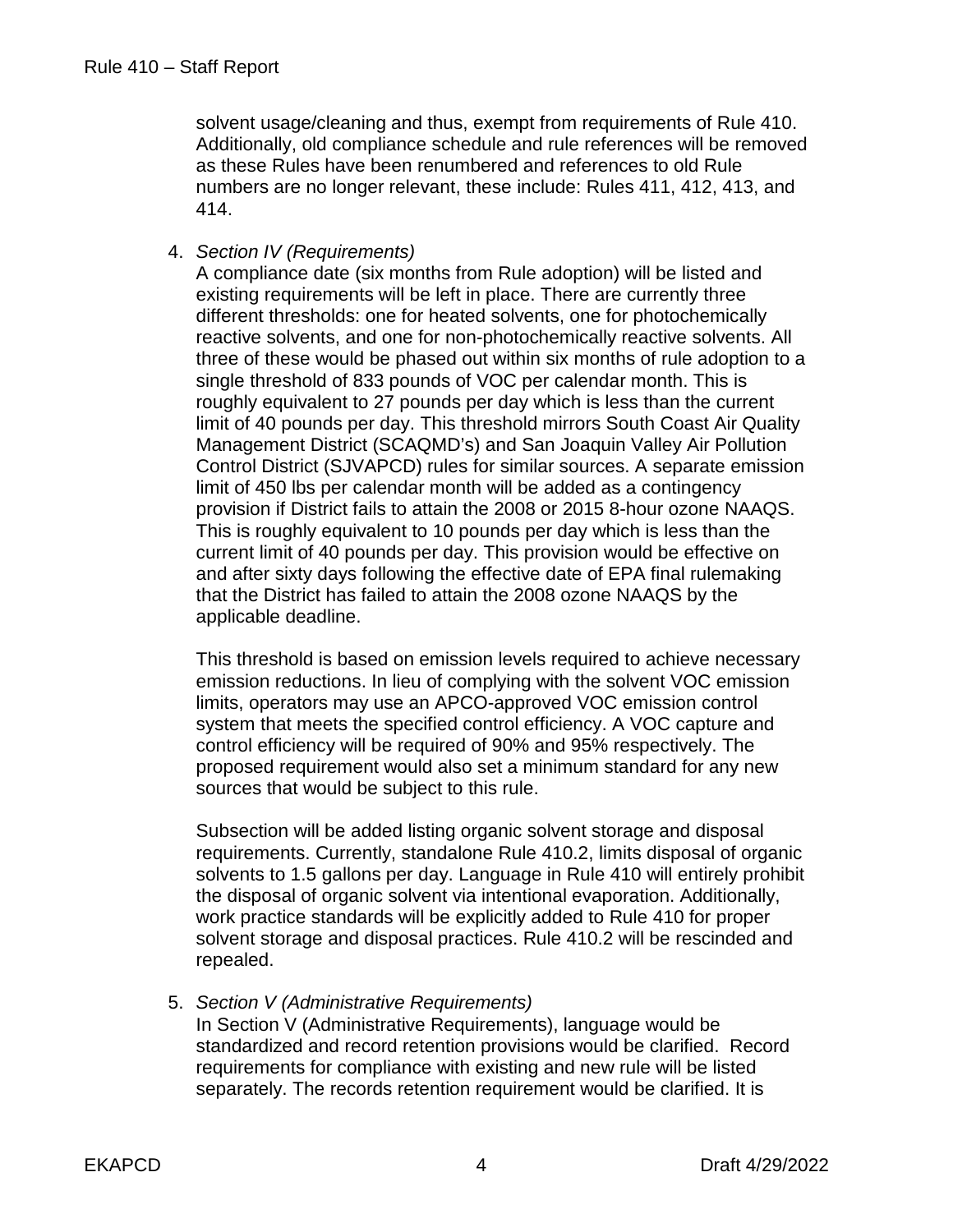proposed that records be retained on site and records submitted upon request. Although this was the intention of the provisions, it had not been stated as clearly in all of the rules. For VOC emission control systems, language would be revised to clarify the current requirements.

6. *Section VI (Test Methods)* 

The test method for determining the amount of daily VOC emissions would be listed in this section for clarity. The two test methods used for the VOC emission control system would be moved to a new subsection that would outline the calculation of overall capture and control efficiency. The current rule is not clear on how to perform the calculation. Test methods will mirror those required by SCAQMD and SJVAPCD.

#### **IV. EMISSION REDUCTIONS**

Emission reductions due to proposed amendment to Rule 410 are expected from the lower monthly VOC facility wide emission limit. Upon Rule amendment, if contingency measures are triggered the resulting total VOC emissions reduction will be 0.18 tons per day, which is about a 34% reduction to the adjusted 2012 baseline VOC emissions of 0.54 tons per day. Details of the analysis are in Appendix C of this report. Total emission reductions include emissions reductions from lower VOC emission limit for solvents used in miscellaneous operations (not regulated by other District specific coating and solvent rules).

The existing Rule has current emission limit for processes that use photo chemically reactive solvents of 40 lbs/day (or approximately 1,200 lbs/mo). Rule amendments are proposing to eventually lower this limit on a monthly basis of 450 lbs per month.

#### **V. RULE CONSISTENCY ANALYSIS**

Pursuant to Section 40727.2 of the California Health and Safety Code (CH&SC), prior to adopting, amending, or repealing a rule or regulation, the District is required to perform a written analysis that identifies and compares the air pollution control elements of amended Rules with the corresponding elements of existing or proposed District and EPA Rules, regulations, and guidelines that apply to the same source category. District staff found that facilities could comply with the proposed amendments to the Organic Solvents Rule as well as all other existing or proposed District Rules. District staff found that the proposed amendments and requirements of these Rules would not conflict with federal Rules, regulations, or policies covering similar stationary sources. The Rule consistency analysis is presented on Appendix D to the final draft staff report.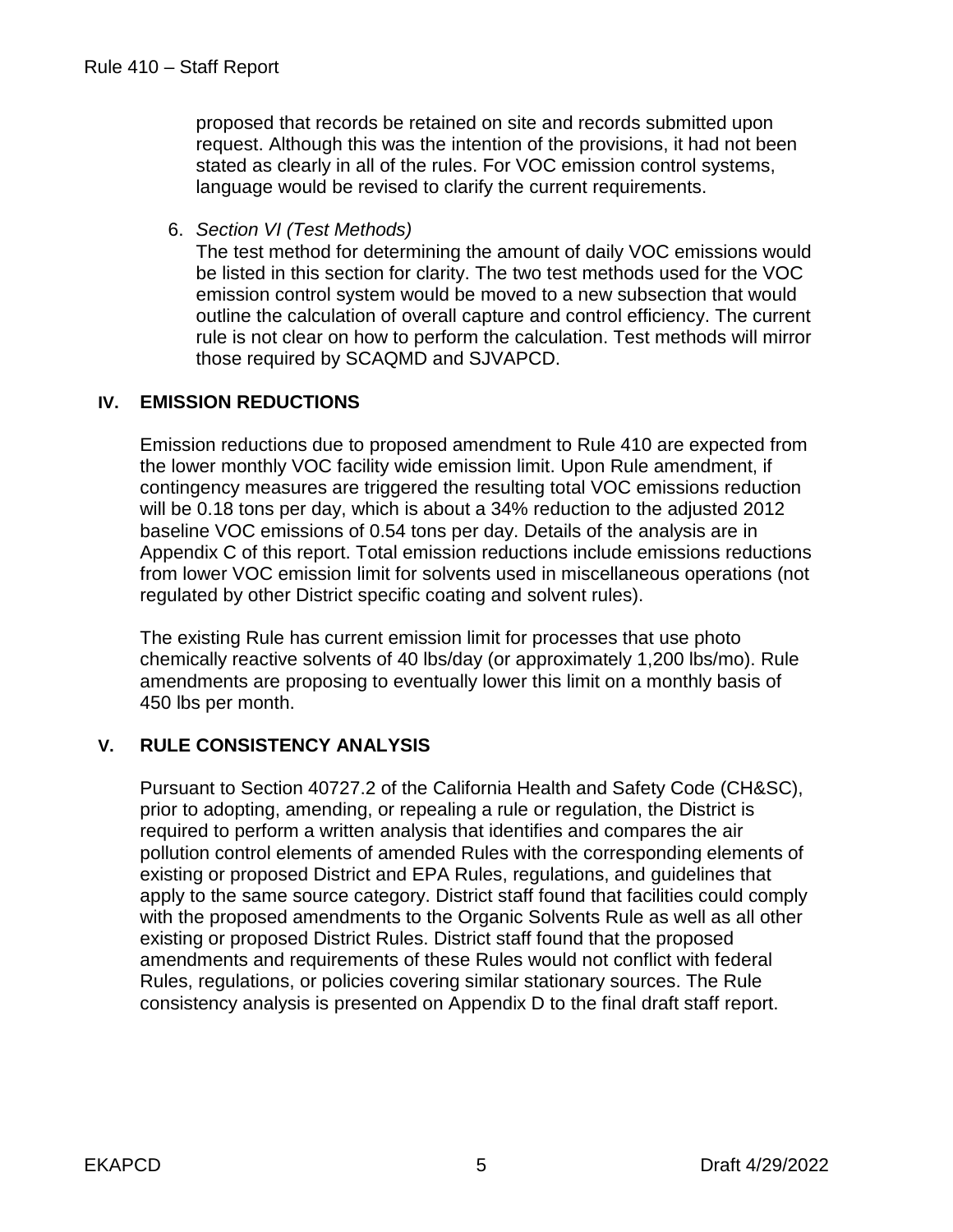#### **VI. COST EFFECTIVENESS ANALYSIS**

The California Health and Safety Code 40920.6(a) requires the District to conduct a cost effectiveness analysis of available emission control options before adopting each BARCT Rule. The purpose of conducting a cost effectiveness analysis is to evaluate the economic reasonableness of the pollution control measure or Rule. The analysis also serves as a guideline in developing the control requirements listed in a Rule. Details of the cost and cost effectiveness analysis are in Appendix E of this report.

#### **VII. SOCIOECONOMIC IMPACTS**

CHSC Section 40728.5 exempts districts with a population of less than 500,000 persons from the requirement to assess the socioeconomic impacts of proposed Rules. Eastern Kern County population is below 500,000 persons. Additionally, this section does not apply to the adoption, amendment, or repeal of any Rule or regulation that results in any less restrictive emissions limits if the action does not interfere with the district's adopted plan to attain ambient air quality standards, or does not result in any significant increase in emissions." Proposed amendments do not significantly affect air quality, in the contrary amendments to Rule 410 are expected to strengthen emission limitations beyond those already enforced; therefore, no socioeconomic analysis is required.

#### **VIII. ENVIRONMENTAL IMPACTS**

Both the California Environmental Quality Act (CEQA) and CARB policy require an evaluation of the potential adverse environmental impacts of proposed amendments to Rule 410. District staff has concluded that the amendments to lower VOC emission limits will not have any significant adverse effects on the environment. The intent of Amended Rule 410 is to protect public health by reducing the public's exposure to potentially harmful VOC emissions which contribute to ground level ozone. Staff recommends filing a Notice of Exemption under the provisions of Public Resource Code 15061(b)(3).

#### **IX. RULE APPROVAL PROCESS**

The District will be accepting written comments and concerns from persons interested in proposed Amended Rule 410 for a period of 30 days following the workshop. The District anticipates that Amended Rule 201.1 will be considered for adoption by the Governing Board at the September 1, 2022, Board Hearing.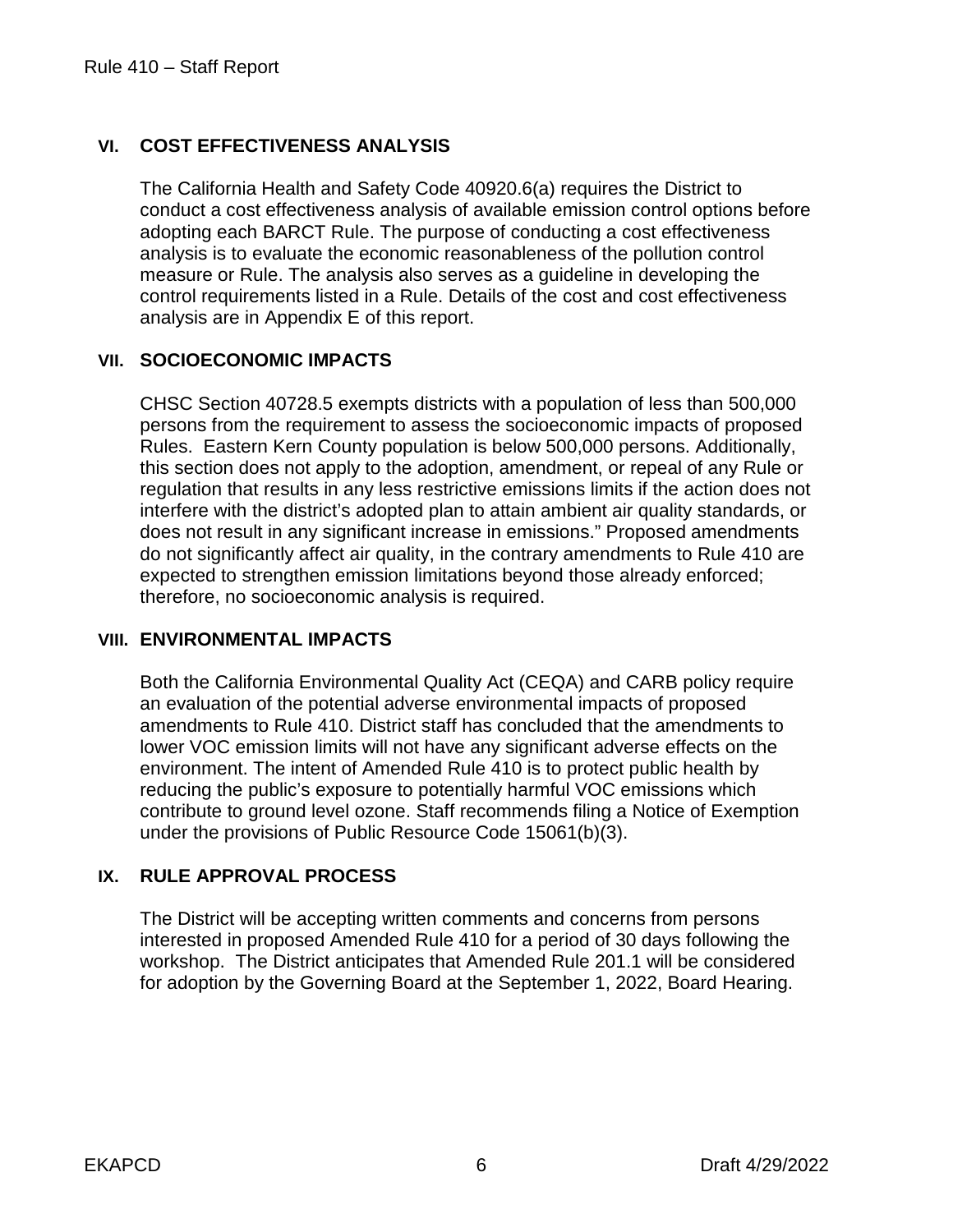#### **X. REFERENCES**

- 1. South Coast Air Quality Management District Rule 1171 "Solvent Cleaning Operations" adopted August 2, 1991, last amended July 14, 2006.
- 2. South Coast Air Quality Management District Final Staff Report of Proposed Amended Rule 1171 – Solvent Cleaning Operations. June 2006.
- 3. South Coast Air Quality Management District Staff Report for Proposed Amended Rule 1171 – Solvent Cleaning Operations. November 2003.
- 4. San Joaquin Valley Air Pollution Control District –Staff Report for Proposed Amendments to the Solvent Cleaning Portions of Eleven District Rules August, 2007

*Remainder of Page Intentionally Left Blank*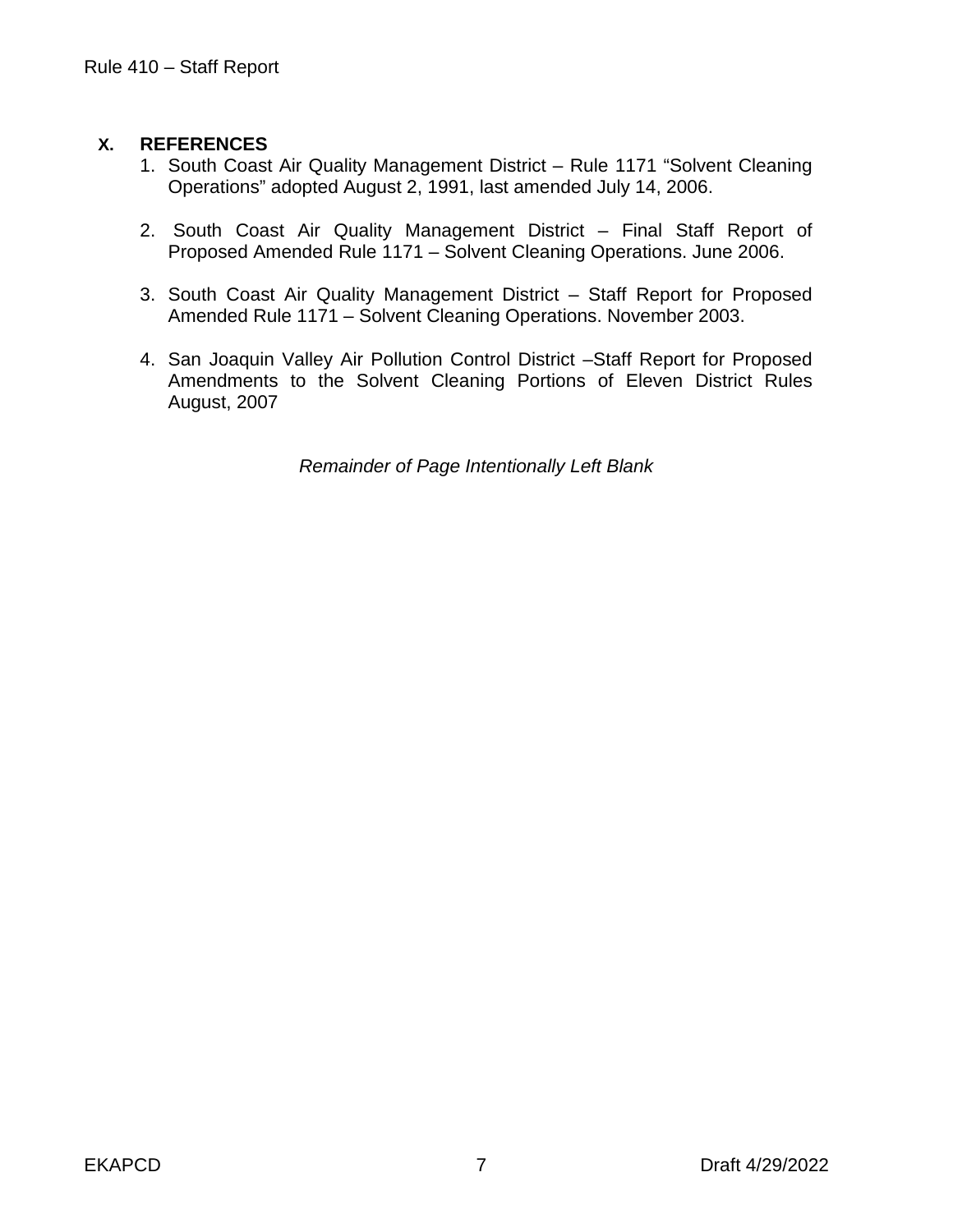**APPENDIX A:**

**PROPOSED REVISION RULE 410**

## **ORGANIC SOLVENTS**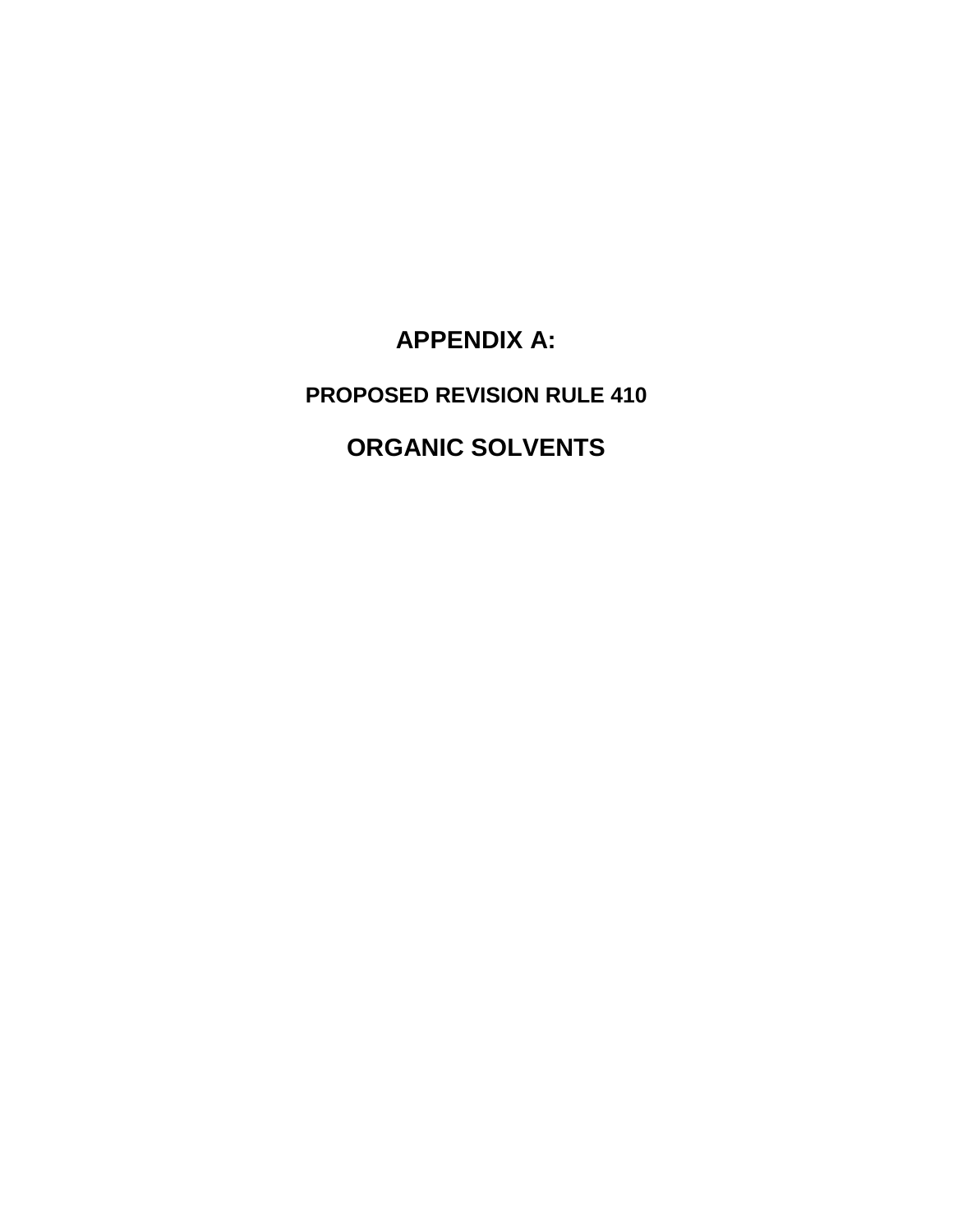#### **RULE 410 Organic Solvents** - Adopted 4/18/72, Amended 12/17/74, 11/27/79, XX/XX/2022

#### **I. Applicability**

The provisions of this rule shall apply to any source operation emitting Volatile Organic Compounds (VOC) from the use of organic solvents unless the source operation is exempted under Section III (Exemptions).

#### **II. Definitions**

- A. APCO: as defined in Rule 102 (Definitions).
- B. CARB: California Air Resources Board.
- C. Baked: a process whereby the coated object is heated above ambient temperature to a temperature at or above 194°F for the purpose of curing or drying.
- D. Dissolver: an organic solvent that is added to an adhesive, coating, or ink in order to melt or to liquefy solid particles.
- E. EPA: United States Environmental Protection Agency.
- F. Exempt Compounds: all organic compounds not classified as VOC, as listed in the definition of VOC in Rule 102 (Definitions).
- G. Facility: the same as 'Stationary Source" as defined in Rule 210.1
- H. Grams of VOC per liter of Material: the weight of VOC per volume of material and is calculated by the following equation:

| Grams of VOC per liter of material = $Ws - Ww - Wec$ |    |
|------------------------------------------------------|----|
|                                                      | Vm |
| W <sub>hor</sub>                                     |    |

| $V$ licic. |     |                                        |
|------------|-----|----------------------------------------|
| Ws         |     | Weight of volatile compounds, in grams |
| Ww         |     | Weight of water, in grams              |
| Wec        | $=$ | Weight of exempt compounds, in grams   |
| Vm         |     | Volume of material, in liters.         |

I. Heat-Cured or Heat-Polymerized: heated to a temperature less than or equal to 194°F for the purpose of curing a coating, ink or adhesive.

J.Organic Solvent: the same as "Solvent."

K. Photochemically Reactive Solvent: any organic solvent with an aggregate of more than 20% of its total volume composed of chemical compounds classified below or which exceeds any of the following individual percentage composition limitations referring to the total volume of solvent: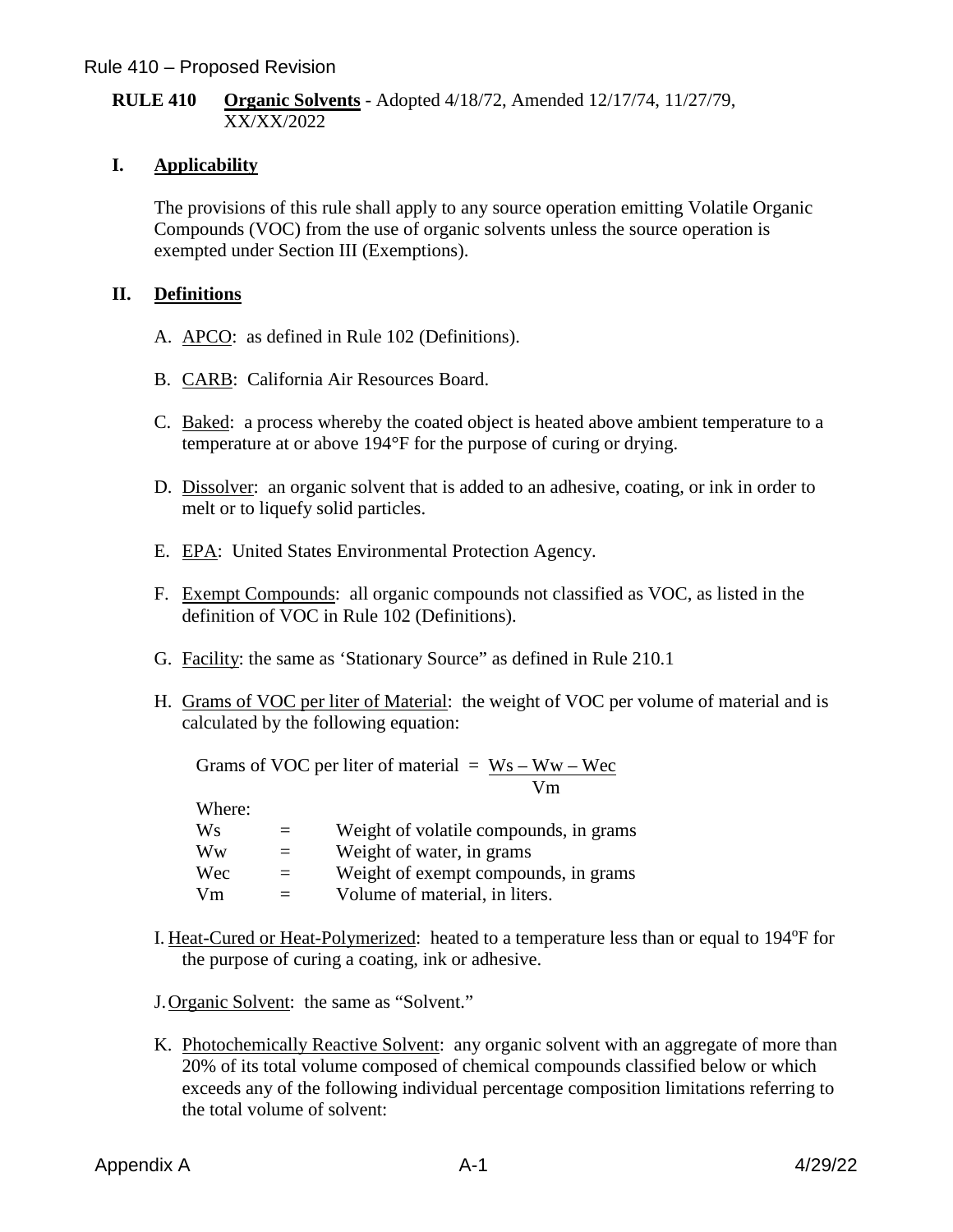- 1. A combination of hydrocarbons, alcohols, aldehydes, esters, ethers or ketones having an olefinic or cycloolefinic type of unsaturation: five (5) percent; or
- 2. A combination of aromatic compounds with eight (8) or more carbon atoms to the molecule except ethylbenzene: eight (8) percent; or
- 3. A combination of ethylbenzene, ketones having branched hydrocarbon structures, or toluene: 20%.

Whenever any organic solvent or any constituent of an organic solvent may be classified from its chemical structure into more than one (1) of the above groups of organic compounds, it shall be considered as a member of the most reactive chemical group, that is, that group having the least allowable percentage of the total volume of solvents.

- L. SCAQMD: South Coast Air Quality Management District.
- M. Solvent: any liquid containing an organic compound or combination of organic compounds used as diluent, thinner, dissolver, viscosity reducer, cleaning agent, or other similar uses. These liquids are principally derived from petroleum and include petroleum distillates, chlorinated hydrocarbons, chlorofluorocarbons, ketones, and alcohols. Solutions, emulsions, and dispersions of water and soap, or water and detergent, are not considered organic solvents. Soaps and detergents are considered water based surfactants.
- N. Standard Conditions: as defined in Rule 102 (Definitions).
- O. Thinner or Viscosity Reducer: an organic solvent which is used to dilute coatings to reduce viscosity, color strength, and solids, or to modify drying conditions.
- P. Volatile Organic Compound (VOC): The definitions contained in 40 CFR 51.100 shall apply, and are hereby incorporated by reference. In the event of any discrepancy between a definition contained in 40 CFR 51.100 and any definition specified above, the definition specified above shall control.

#### **III. Exemptions**

The provisions of this Rule shall not apply to:

- A. The manufacture of organic solvents, or the transport or storage of organic solvents or materials containing organic solvents.
- B. Provisions of this rule do not apply to coatings, coating removers (strippers), surface preparation material, and cleanup material specifically subject to the requirements of the following District rules:
	- 1. 410.1A, Architectural Coating Controls;
	- 2. 410.3, Organic Solvent Degreasing Operation;
	- 3. 410.4, Metal, Plastic, and Pleasure Craft Parts and Products Coating Operations,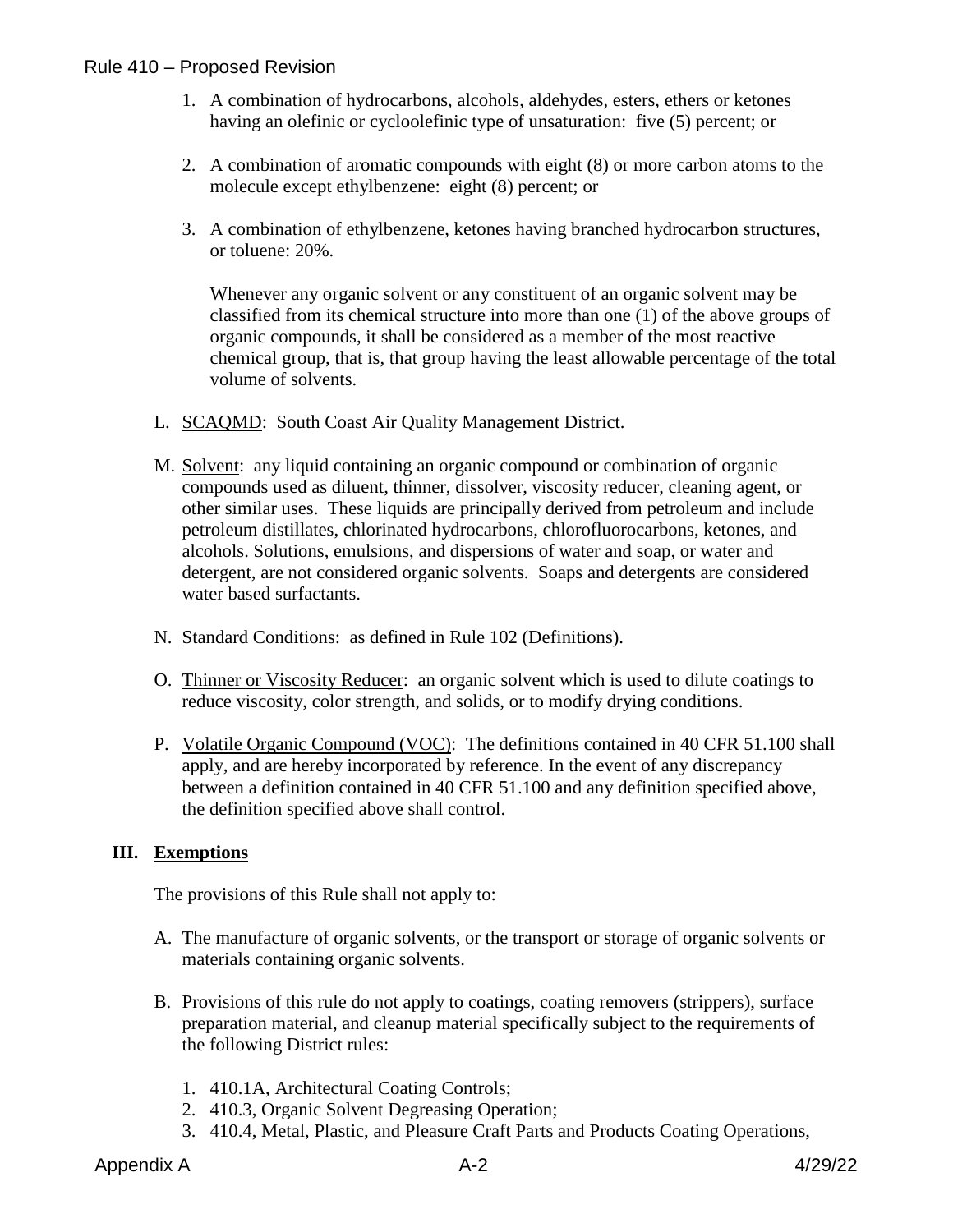- 4. 410.4A, Motor Vehicle and Mobile Equipment Refinishing Operations,
- 5. 410.7, Graphic Arts;
- 6. 410.8, Aerospace Assembly and Coating Operations;
- 7. 410.9, Wood Products Surface Coating Operations;
- 8. 432, Polyester Resin.
- C. The spraying or other employment of insecticides, pesticides or herbicides.
- D. The employment, application, evaporation or drying of saturated halogenated hydrocarbons or perchloroethylene.
- E. The use of any material, in any article, machine, equipment or other contrivance described in Sections IV.B, IV.C, and IV.D if:
	- 1. the volatile content of the material consists only of water and organic solvents, and
	- 2. the organic solvents content comprises not more than 20% by volume of the total volatile content, and
	- 3. the volatile content is not photochemically reactive, and
	- 4. the organic solvent does not come into contact with flame.

#### **IV. Requirements**

- A. Sections IV.B through IV.E shall remain in effect until XX XX, 2023.
- B. Solvents Subjected to Heat: A person shall not discharge into the atmosphere more than 15 pounds or organic materials in any 1 day from any article, machine, equipment, or other contrivance in which any organic solvent or any material containing organic solvent comes into contact with flame or is baked, heat-cured, or heat-polymerized in the presence of oxygen, unless said discharge has been reduced by a least 85 percent. These portions of any series of articles, machines, equipment, or other contrivances designed for processing continuous web, strip, or wire that emit organic materials in the course of using operations described in this Section shall be collectively subject to compliance with this Section.
- C. Photochemically Reactive Solvents: A person shall not discharge into the atmosphere more than 40 pounds of organic materials in any 1 day from any article, machine, equipment or other contrivance used under conditions other than those described in IV.B for employing or applying any photochemically reactive solvent, or any material containing such photochemically reactive solvent, unless said discharge has been reduced by at least 85 percent. Emissions of organic materials into the atmosphere resulting from air or heated-drying of products for the first 12 hours after their removal from any article, machine, or other contrivance described in this Section shall be included in determining compliance with this paragraph. Emissions resulting from baking, heat-curing, or heat-polymerizing as described in IV.B of this rule shall be excluded from determination of compliance with this Section. Those portions of any series of articles, machines, equipment, or other contrivances designed for processing a continuous web, strip, or wire that emit organic materials in the course of using operations described in this Section shall be collectively subject to compliance with this Section.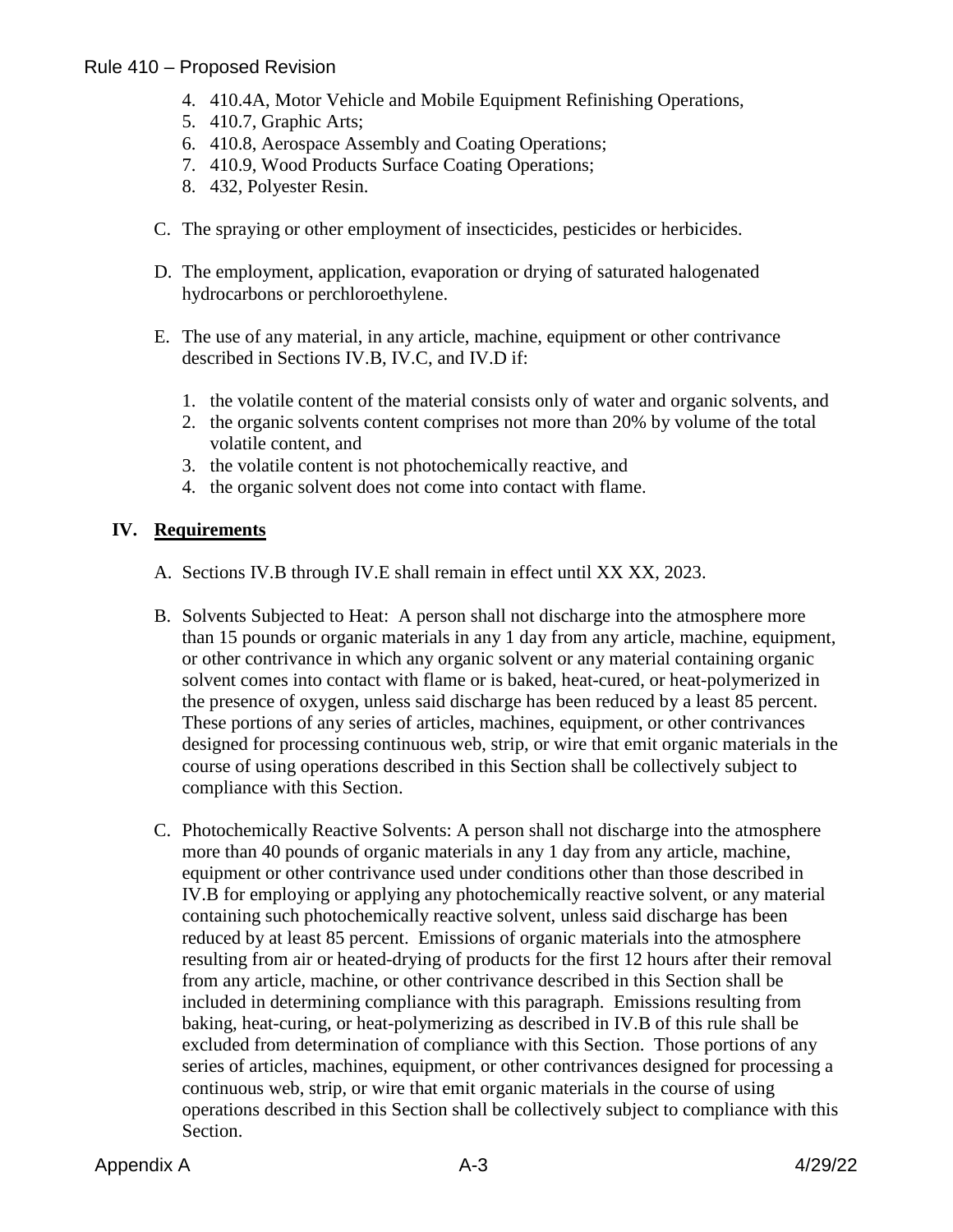- D. Non-photochemically Reactive Solvents: A person shall not, discharge into the atmosphere more than 3,000 pounds of organic materials in any 1 day from any article, machine, equipment, or other contrivance in which any non-photochemically reactive organic solvent or any material containing such a solvent is employed or applied, unless said discharge has been reduced by at least 85 percent. Emissions or organic materials into the atmosphere resulting from air or heated-drying of products for the first 12 hours after their removal from any article, machine, equipment, or other contrivance described in this Section shall be included in determining compliance with this Section. Emissions resulting from baking, heat-curing, or heatpolymerizing as described in IV.B of this rule, shall be excluded from determination of compliance with this Section. Those portions of any series of articles, machines, equipment, or other contrivances designed for processing a continuous web, strip, or wire that emit organic materials in the course of using operations described in this Section shall be collectively subject to compliance with this Section.
- E. Cleanup: Emissions of organic materials to the atmosphere from the cleanup with photochemically reactive solvent, from any article, machine, equipment or other contrivance described in IV.B, IV.C, and IV.D ., shall be included with the other emissions of organic materials from that article, machine, equipment or other contrivance for determining compliance with this Rule.
- F. On and after XX XX, 2023, from all VOC-containing materials, equipment, and processes subject to this rule, an operator shall not emit to the atmosphere VOCs in excess of 833 pounds VOC per calendar month per facility.
	- 1. Compliance with provisions above may be obtained through use of any of the following or any combination thereof:
		- 1. Product reformulation or substitution;
		- 2. Process changes;
		- 3. Improvement of operation efficiency;
		- 4. Development of innovative technology;
- G. Contingency Provision: Notwithstanding Section IV.F, on and after sixty days following the effective date of EPA final determination that one or both of the conditions described in Clean Air Act Sections 172(c)(9) or 182(c)(9) have occurred in Eastern Kern County regarding the 2008 or 2015 8-hour Ozone National Ambient Air Quality Standard, an operator shall not emit to the atmosphere VOCs in excess of 450 pounds VOC per calendar month per facility from all VOC-containing materials, equipment, and processes subject to this rule.
- H. In lieu of meeting the VOC emission limit in Section IV.F and IV.G, an operator may install and operate a VOC emission control system that meets the following requirements.
	- 1. The VOC emission control system shall be approved by the APCO.
	- 2. The VOC emission control system shall have a capture efficiency of at least 90 percent by weight (90 wt%) and a control efficiency of at least 95 wt%.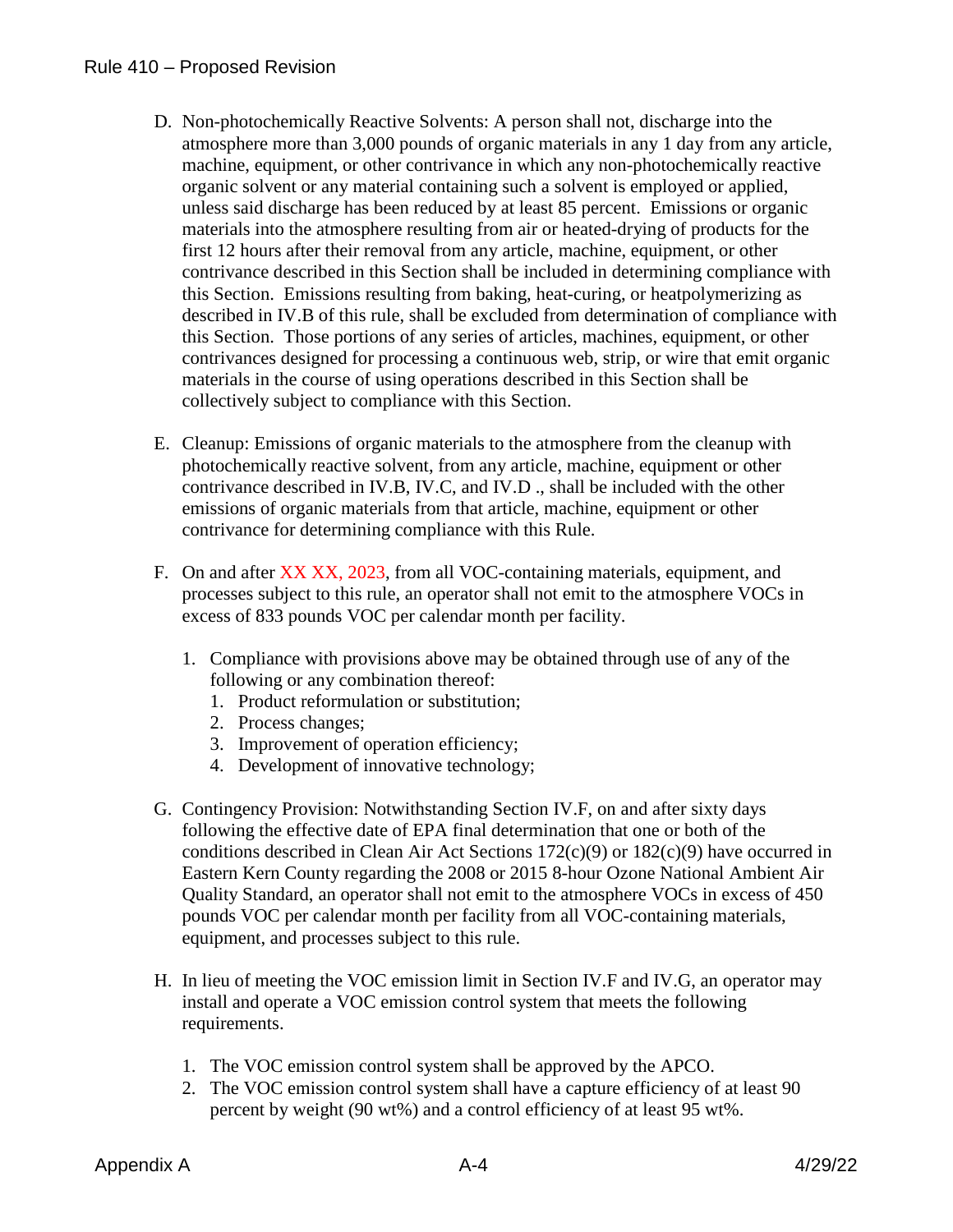I. Organic Solvent Storage, and Disposal Requirements

An operator shall store or dispose of fresh or spent solvents, including waste solvent cleaning materials such as cloth, paper, etc., coatings, adhesives, catalysts, and thinners in closed, non-absorbent and non-leaking containers. The containers shall remain closed at all times except when filling or emptying, and disposed of in a manner to prevent evaporation of VOCs into the atmosphere at the facility.

#### **V. Administrative Requirements**

#### A. Recordkeeping

- 1. Until XX XX, 2023 the records shall identify the organic solvent used in all source operations and shall include the name of each organic solvent, any person using organic solvents or any materials containing organic solvents shall supply the Air Pollution Control Officer, upon request and in the manner and form prescribed by him, written evidence of the chemical composition, physical properties and amount consumed for each organic solvent used.
- 2. On and after XX XX, 2023, operators shall
	- 1. Materials List: An operator shall maintain and have available on site, a current list of materials in use which provides all of the data necessary to evaluate compliance including the following information as applicable:
		- i Specific manufacturer's name of solvent-containing material, including solvents, catalysts, and thinners.
		- ii VOC content of each solvent-containing material, as used, in g/l or lb/gal.
	- 2. Material Usage Records An operator shall maintain usage records on a daily basis that include the following information:
		- i Specific material.
		- ii Volume of material used (gallons).
		- iii Specific solvents, catalysts and thinners added to material.
		- iv Volume of each solvent, catalyst and thinner (gallons) added.
		- v When the material is a mixture of different materials that are blended by the operator, the mix ratio of the batch shall be recorded and the VOC content of the batch shall be calculated and recorded in order to determine compliance with the VOC emission limits.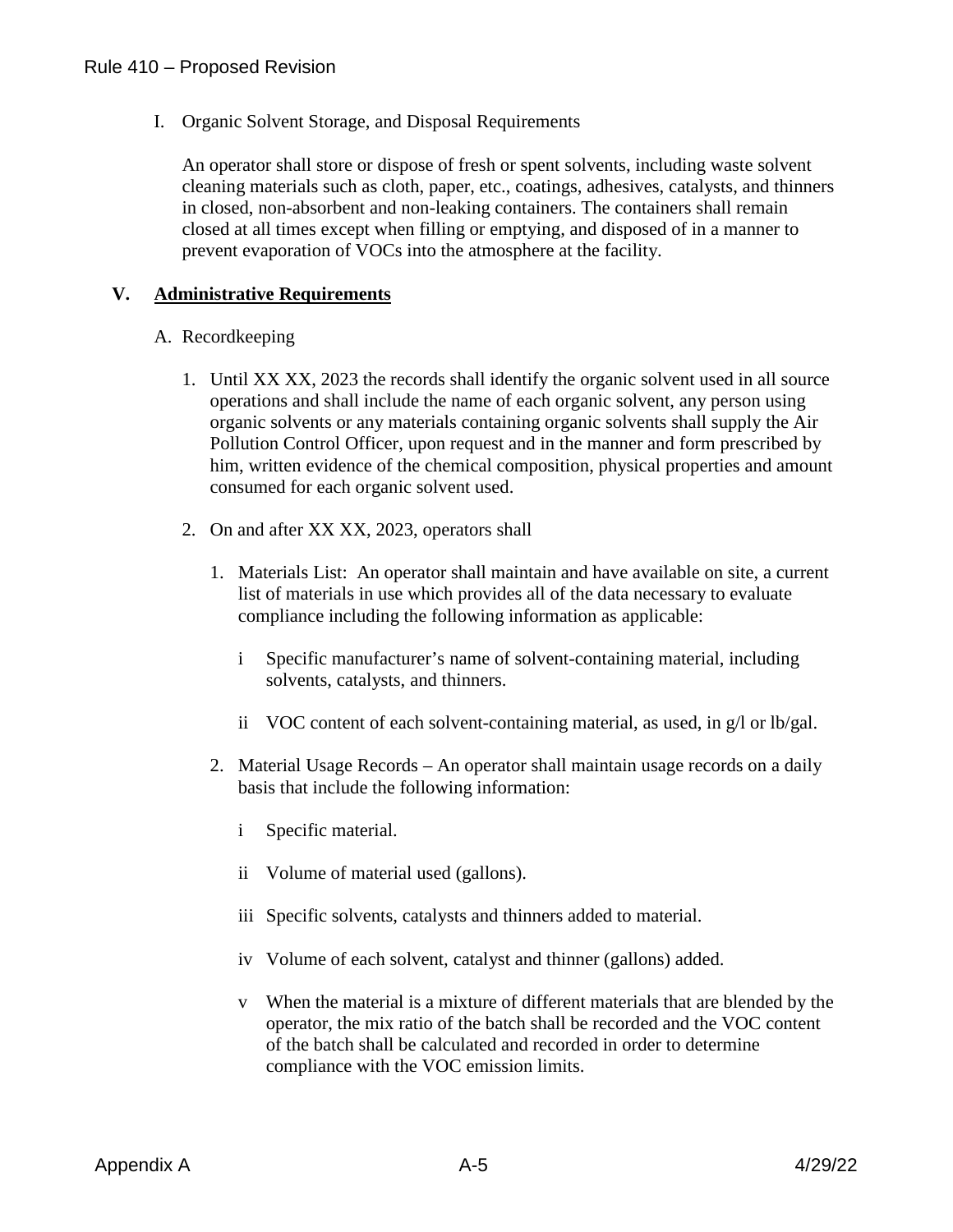3. VOC Emission Control System Records

An operator using a VOC emission control system as a means of complying with this rule shall maintain daily records of key system operating parameters which will demonstrate continuous operation and compliance of the VOC emission control system during periods of emission-producing activities.

4. Records Retention

Records required by this Rule shall be retained for a minimum of three years and made available to the APCO upon request.

#### **VI. Test Methods**

- A. Determination of VOC Content
	- 1. The VOC content of organic solvents shall be determined by using EPA Test Method 24 or 24A or by using the manufacturer's product formulation data and the formula in Section II.H.
	- 2. Exempt halogenated VOCs shall be determined by using the CARB Test Method 432 or SCAQMD Test Method 303.
- B. Determination of Overall Capture and Control Efficiency of VOC Emission Control **Devices** 
	- 1. The capture efficiency of a VOC emission control system's collection device(s) shall be determined according to EPA's "Guidelines for Determining Capture Efficiency," January 9, 1995 and 40 CFR 51, Appendix M, Test Methods 204-204F, as applicable, or any other method approved by EPA, ARB, and the APCO.
	- 2. The control efficiency of the VOC emission control system's control device shall be determined by using EPA Methods 2, 2A, or 2D for measuring flow rates and EPA Method 25, 25A, or 25B for measuring total gaseous organic concentrations at the inlet and outlet of the control device. EPA Method 18 or CARB Method 422 shall be used to determine the emissions of exempt compounds. The control efficiency of the VOC emission control system's control device shall be calculated by using the following equation:

 $CE$ CONTROL =  $[1 - (VOC_{OUT} / VOC_{IN})]$  x 100%

| Where:                   |     |                                                                    |
|--------------------------|-----|--------------------------------------------------------------------|
| CECONTROL                |     | $=$ Control Efficiency, in percent.                                |
| <b>VOC</b> <sub>IN</sub> |     | VOC content, in grams/liter, less exempt compounds and water, into |
|                          |     | the control device.                                                |
| <b>VOCOUT</b>            | $=$ | VOC content, in grams/liter, less exempt compounds and water, out  |
|                          |     | of the control device.                                             |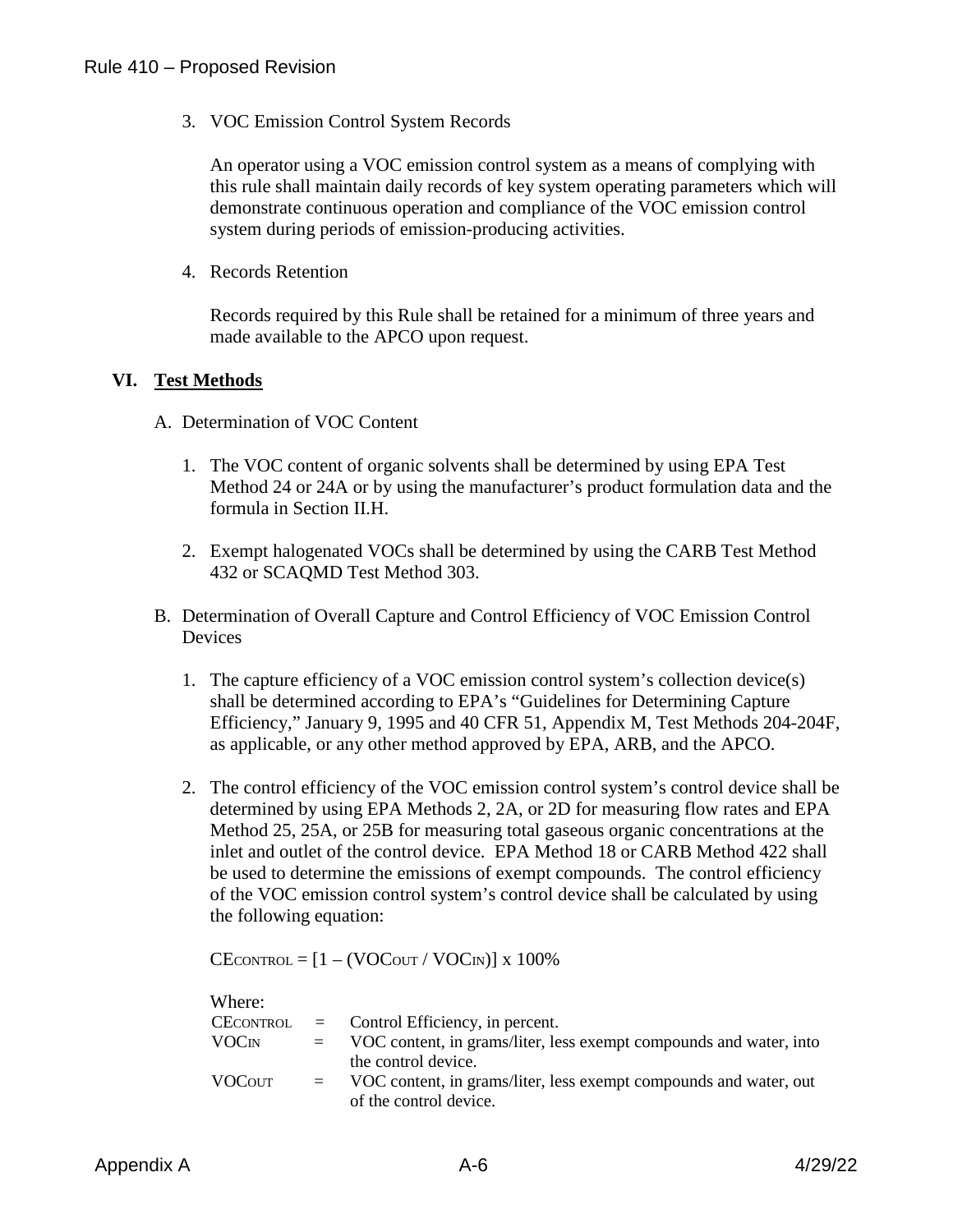3. For VOC emission control systems that consist of a single VOC emission collection device connected to a single VOC emission control device, the overall capture and control efficiency shall be calculated by using the following equation:

```
CECAPTURE & CONTROL = [CECATIVE X CECONTROL] / 100 %
```

| Where:              |                                                                 |
|---------------------|-----------------------------------------------------------------|
| CECAPTURE & CONTROL | = Overall Capture and Control Efficiency, in percent.           |
| <b>CECAPTURE</b>    | $=$ Capture Efficiency of the collection device, in percent, as |
|                     | determined in Section IV.B.1.                                   |
| <b>CECONTROL</b>    | $=$ Control Efficiency of the control device, in percent, as    |
|                     | determined in Section IV.B.2.                                   |

- C. Determination of VOC Emissions
	- 1. The emissions of VOCs, measured and calculated as carbon, shall be determined by using EPA Test Method 25, 25A, or 25B, as applicable. EPA Test Method 18 or CARB Method 422 shall be used to determine the emissions of exempt compounds.
	- 2. Total VOC emissions per day shall be determined for each source operation by using the following equation:

$$
\text{E}_{\text{Total}} = \left[ \left( \sum_{i=1}^{k} L_i V_i \right) + \left( \sum_{m=1}^{n} L_m V_m \quad \text{x} \quad (1 - CE / 100 \%) \right) \right] / 454
$$

Where:

|     | $=$ Total VOC emissions, in pounds per day.                   |
|-----|---------------------------------------------------------------|
| $=$ | Liters per day used of the "i"th organic solvent that is      |
|     | uncontrolled.                                                 |
| $=$ | Grams of VOC per liter of material of the "i"th organic       |
|     | solvent that is uncontrolled.                                 |
|     | $=$ Liters per day used of the "m" th organic solvent that is |
|     | controlled.                                                   |
| $=$ | Grams of VOC per liter of material of the "m"th organic       |
|     | solvent that is controlled.                                   |
| $=$ | Overall capture and control efficiency of the control device, |
|     | in percent, as determined in Section VI.B.3.                  |
|     |                                                               |

D. Multiple Methods of Determination

VOC emissions and overall capture and control efficiency determined to exceed any limits established by this rule through the use of any of the above-referenced test methods and equations shall constitute a violation of the rule.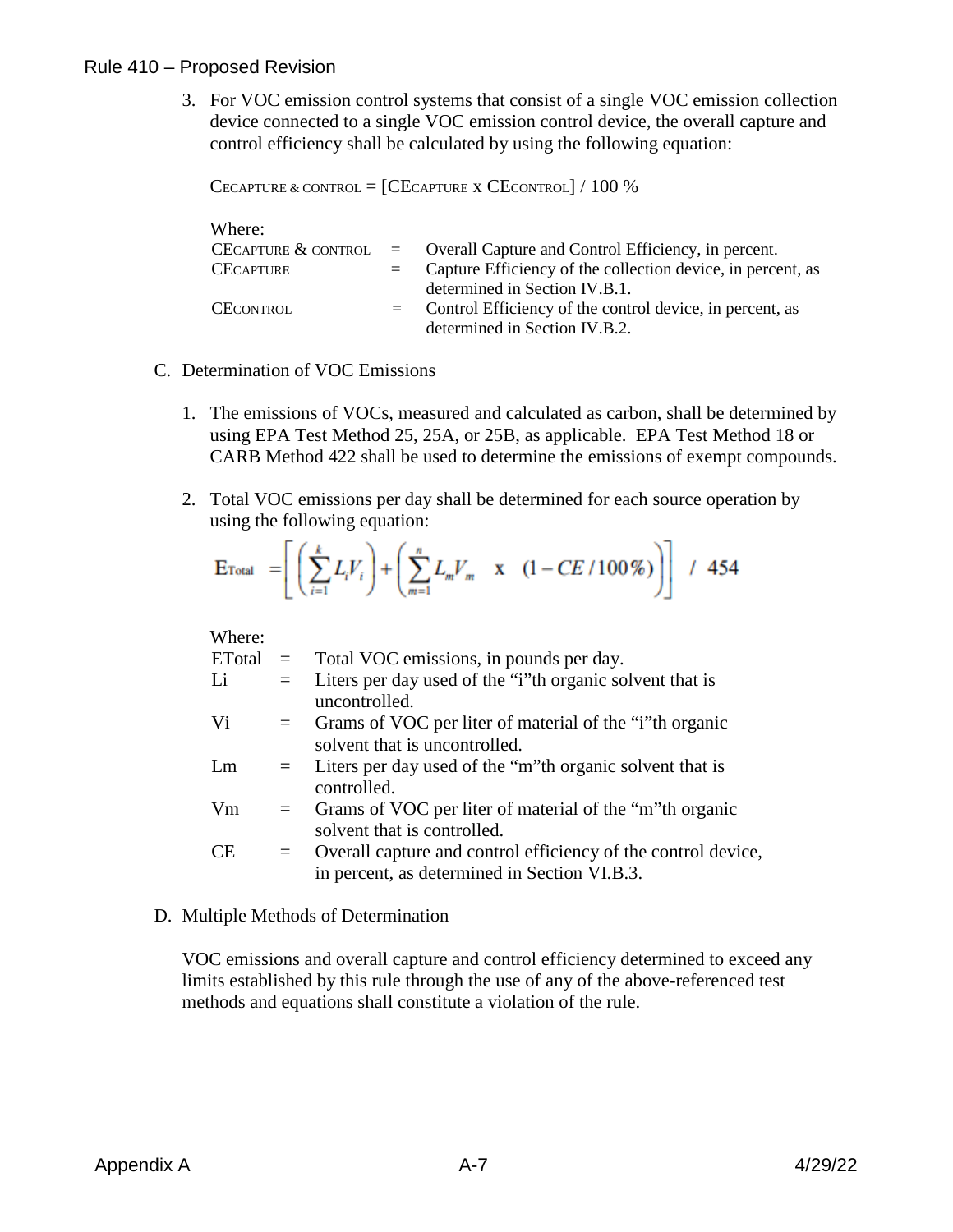**APPENDIX B: PROPOSED REVISION RULE 410 ORGANIC SOLVENTS STRIKEOUT UNDERLINE**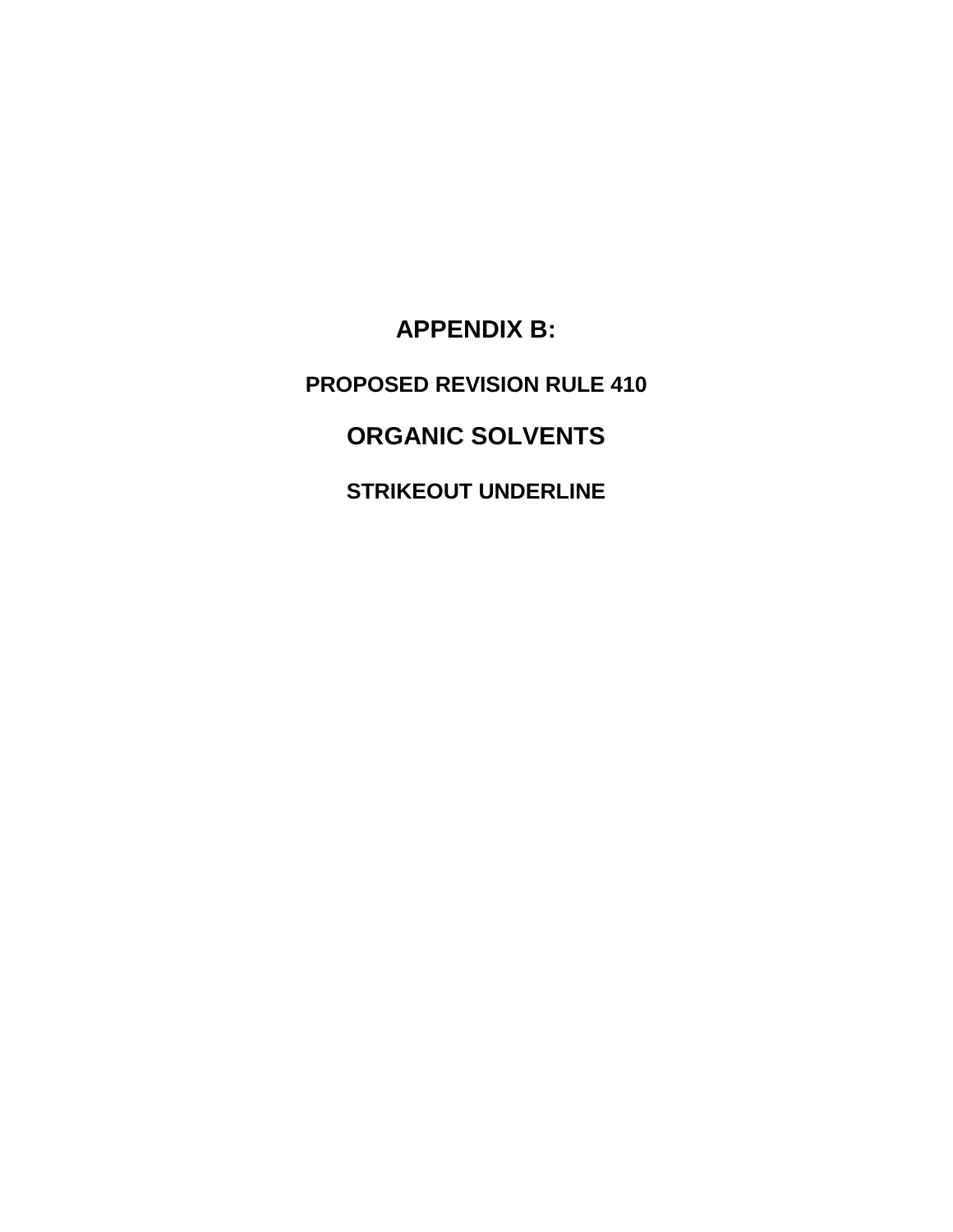#### **RULE 410 Organic Solvents** - Adopted 4/18/72, Amended 12/17/74, 11/27/79, (*insert date of rule adoption*)

**I. Applicability**

The provisions of this rule shall apply to any source operation emitting Volatile Organic Compounds (VOC) from the use of organic solvents unless the source operation is exempted under Section III (Exemptions).

#### **II. Definitions**

- A. APCO: as defined in Rule 102 (Definitions).
- B. CARB: California Air Resources Board.
- C. Baked: a process whereby the coated object is heated above ambient temperature to a temperature at or above 194°F for the purpose of curing or drying.
- D. Dissolver: an organic solvent that is added to an adhesive, coating, or ink in order to melt or to liquefy solid particles.
- E. EPA: United States Environmental Protection Agency.
- F. Exempt Compounds: all organic compounds not classified as VOC, as listed in the definition of VOC in Rule 102 (Definitions).
- G. Facility: the same as 'Stationary Source" as defined in Rule 210.1
- H. Grams of VOC per liter of Material: the weight of VOC per volume of material and is calculated by the following equation:

Grams of VOC per liter of material  $=$  Ws – Ww – Wec Vm

Where:

 $W_s$  = Weight of volatile compounds, in grams  $Ww =$  Weight of water, in grams  $Wec = Weight of the example compounds, in grams$ Vm = Volume of material, in liters.

- I. Heat-Cured or Heat-Polymerized: heated to a temperature less than or equal to 194°F for the purpose of curing a coating, ink or adhesive.
- J. Organic Solvent: the same as "Solvent."
- K. Photochemically Reactive Solvent: any organic solvent with an aggregate of more than 20% of its total volume composed of chemical compounds classified below or which exceeds any of the following individual percentage composition limitations referring to the total volume of solvent:

1. A combination of hydrocarbons, alcohols, aldehydes, esters, ethers or ketones having an olefinic or cycloolefinic type of unsaturation: five (5) percent; or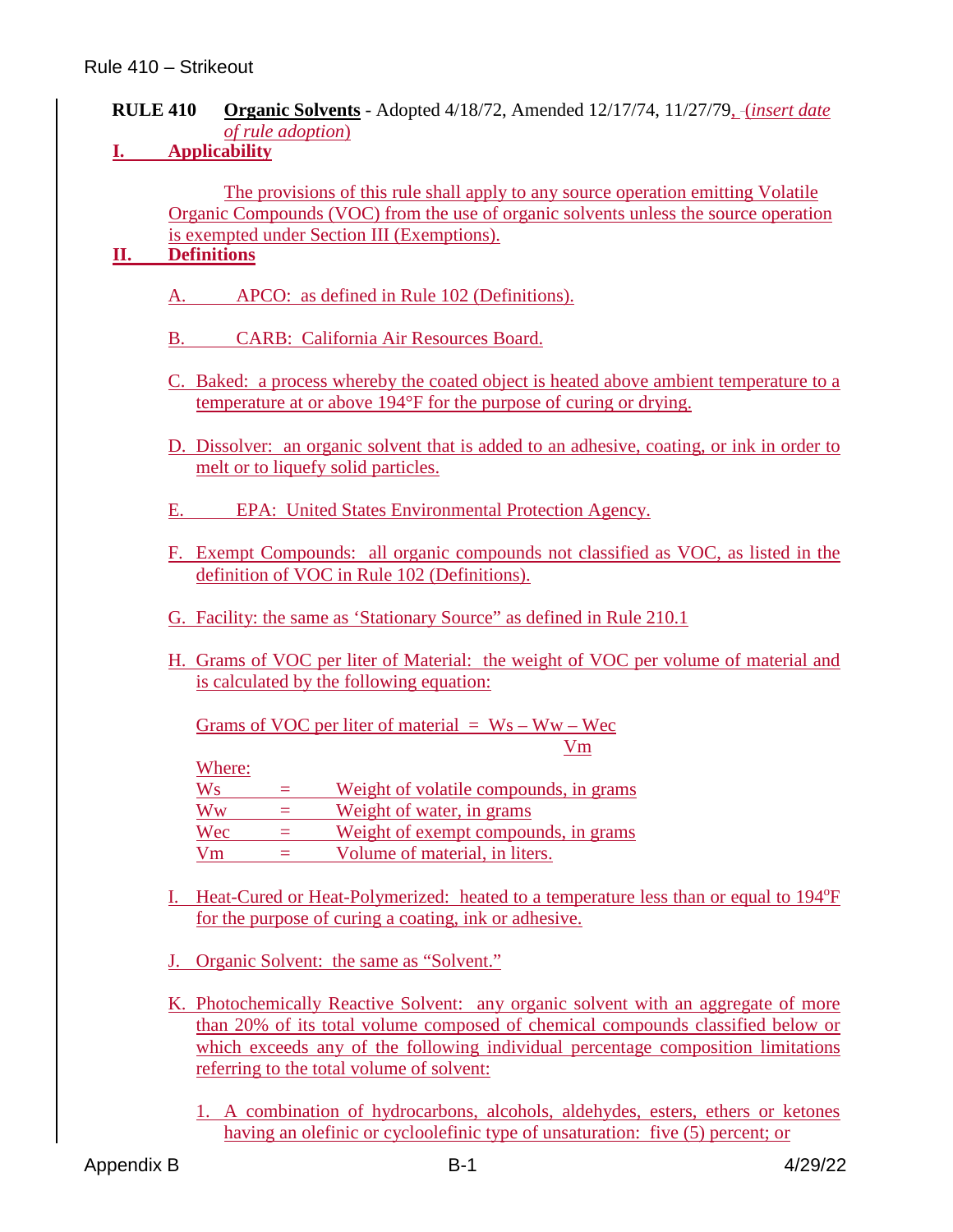- 2. A combination of aromatic compounds with eight (8) or more carbon atoms to the molecule except ethylbenzene: eight (8) percent; or
- 3. A combination of ethylbenzene, ketones having branched hydrocarbon structures, or toluene: 20%.

Whenever any organic solvent or any constituent of an organic solvent may be classified from its chemical structure into more than one (1) of the above groups of organic compounds, it shall be considered as a member of the most reactive chemical group, that is, that group having the least allowable percentage of the total volume of solvents.

- L. SCAQMD: South Coast Air Quality Management District.
- M. Solvent: any liquid containing an organic compound or combination of organic compounds used as diluent, thinner, dissolver, viscosity reducer, cleaning agent, or other similar uses. These liquids are principally derived from petroleum and include petroleum distillates, chlorinated hydrocarbons, chlorofluorocarbons, ketones, and alcohols. Solutions, emulsions, and dispersions of water and soap, or water and detergent, are not considered organic solvents. Soaps and detergents are considered water based surfactants.
- N. Standard Conditions: as defined in Rule 102 (Definitions).
- O. Thinner or Viscosity Reducer: an organic solvent which is used to dilute coatings to reduce viscosity, color strength, and solids, or to modify drying conditions.
- 1.P. Volatile Organic Compound (VOC): The definitions contained in 40 CFR 51.100 shall apply, and are hereby incorporated by reference. In the event of any discrepancy between a definition contained in 40 CFR 51.100 and any definition specified above, the definition specified above shall control.

#### **III. Exemptions**

The provisions of this Rule shall not apply to:

A. The manufacture of organic solvents, or the transport or storage of organic solvents or materials containing organic solvents.

- B. The use of equipment for which other requirements are specified by Rules 411, 412, 413, and 414, or which are exempt from air pollution control requirements by said Rules.
- B. Provisions of this rule do not apply to coatings, coating removers (strippers), surface preparation material, and cleanup material specifically subject to the requirements of the following District rules:
	- 1. 410.1A, Architectural Coating Controls;

A.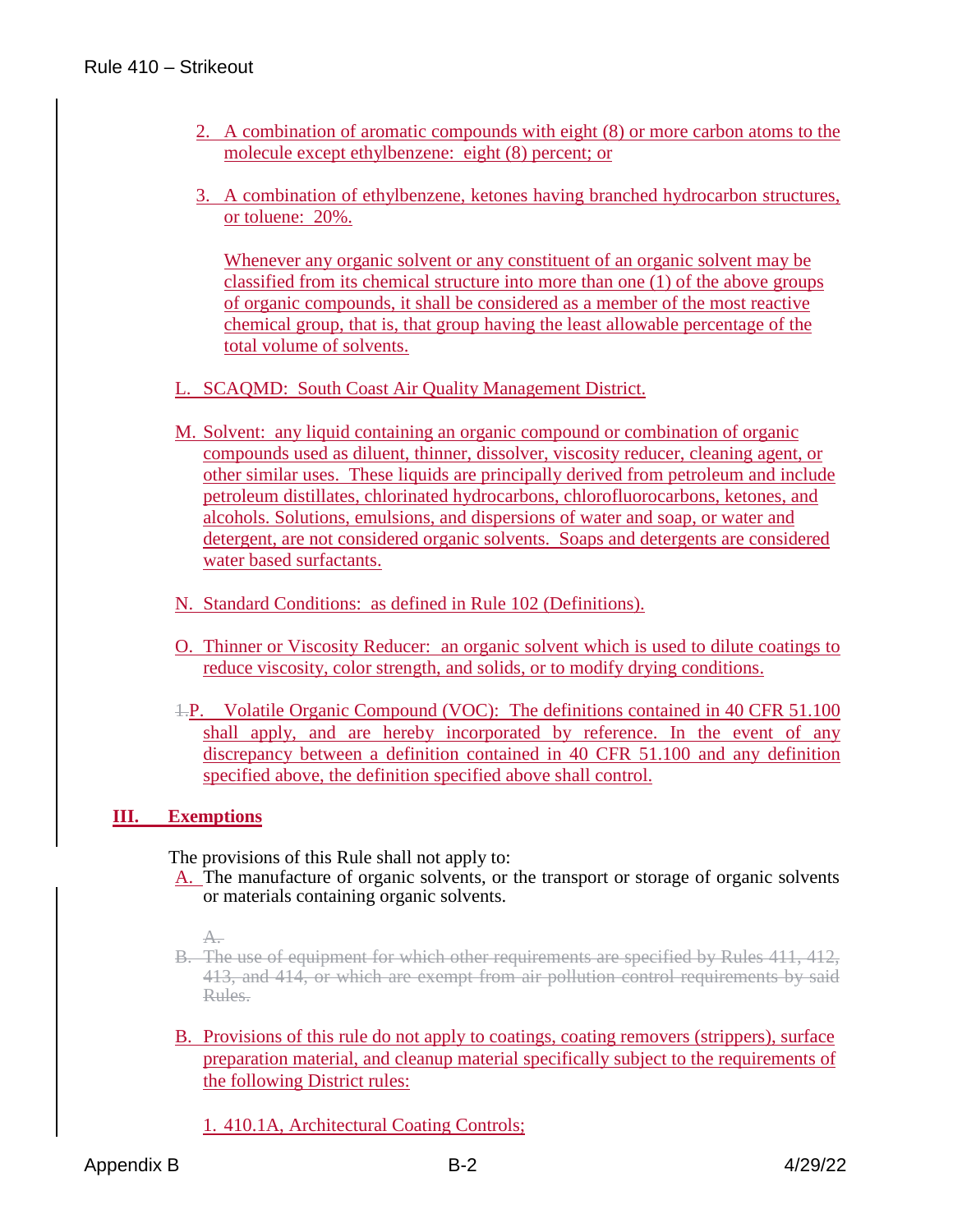- 2. 410.3, Organic Solvent Degreasing Operation;
- 3. 410.4, Metal, Plastic, and Pleasure Craft Parts and Products Coating Operations,
- 4. 410.4A, Motor Vehicle and Mobile Equipment Refinishing Operations,
- 5. 410.7, Graphic Arts;
- 6. 410.8, Aerospace Assembly and Coating Operations;
- 7. 410.9, Wood Products Surface Coating Operations;
- 8. 432, Polyester Resin.
- 1.C. The spraying or other employment of insecticides, pesticides or herbicides.
- 2.D. The employment, application, evaporation or drying of saturated halogenated hydrocarbons or perchloroethylene.
- 3.E. The use of any material, in any article, machine, equipment or other contrivance described in Sections  $\overline{I_1, II_2, II_3}$  or IV.B, IV.C, and IV.D  $\overline{I_1}$  if:
	- 1. the volatile content of the material consists only of water and organic solvents, and
	- 2. the organic solvents content comprises not more than 20% by volume of the total volatile content, and
	- 3. the volatile content is not photochemically reactive, and
	- 4. the organic solvent does not come into contact with flame.
	- 4. The use of any material in any article, machine, equipment or other contrivance described in Sections I., II., III., or IV. if:

5. until January 1, 1977, the organic solvent content of a material does not exceed 30% by volume of said material after January 1, 1977, the organic solvent content of such material shall not exceed 20% by volume, and

6. the volatile content is not photochemically reactive, and

7. the organic solvent content does not come into contact with flame.

5. The use of equipment or surface coating material for which other requirements are specified by these Rules and Regulations.

#### 4.

#### **IV. Requirements**

A. Sections IV.B through IV.E shall remain in effect until XX XX, 2023.

B. Solvents Subjected to Heat: A person shall not discharge into the atmosphere more than 15 pounds or organic materials in any 1 day from any article, machine, equipment, or other contrivance in which any organic solvent or any material containing organic solvent comes into contact with flame or is baked, heat-cured, or heat-polymerized in the presence of oxygen, unless said discharge has been reduced by a least 85 percent. These portions of any series of articles, machines, equipment,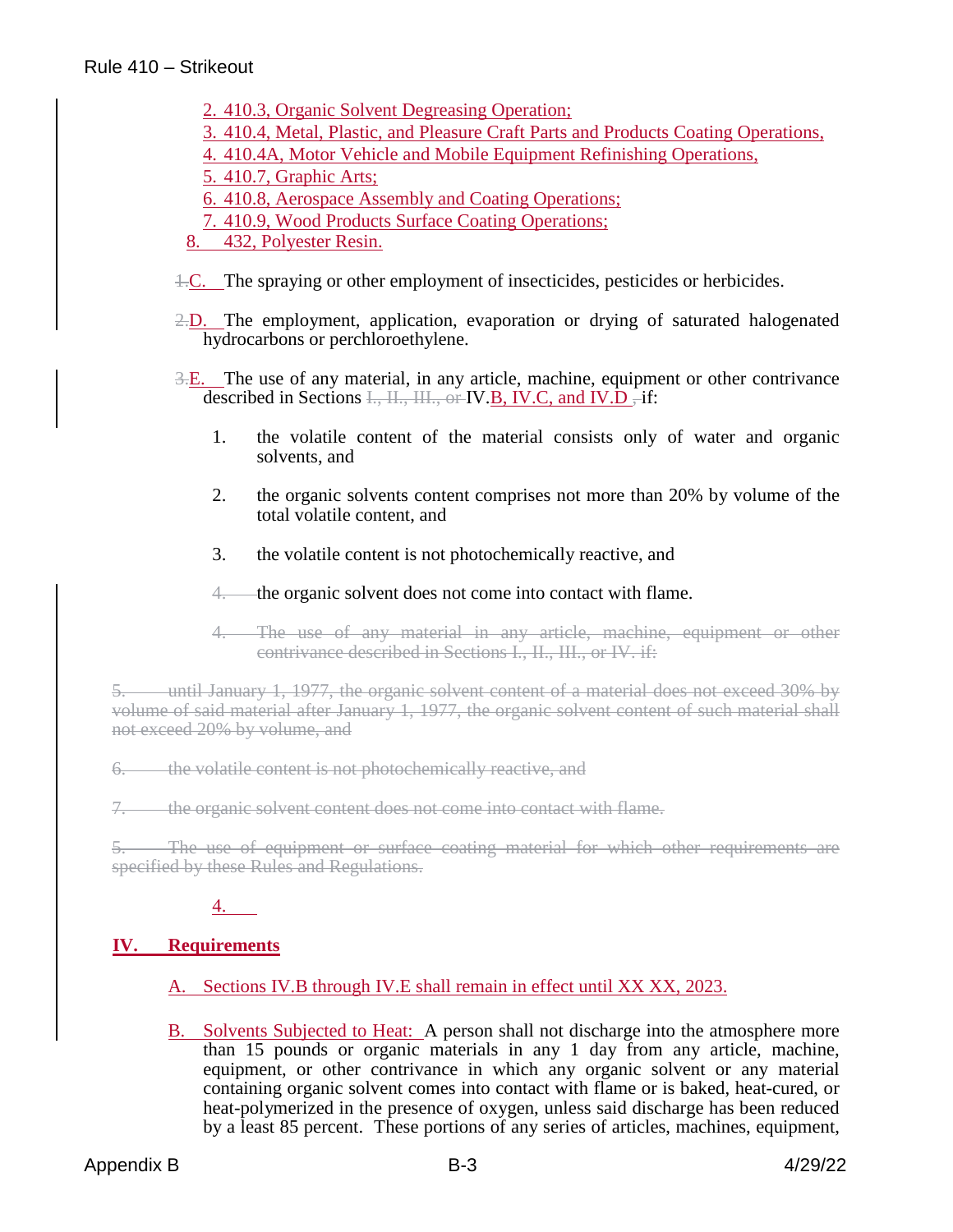or other contrivances designed for processing continuous web, strip, or wire that emit organic materials in the course of using operations described in this Section shall be collectively subject to compliance with this Section.

**II.**

C. Photochemically Reactive Solvents: A person shall not discharge into the atmosphere more than 40 pounds of organic materials in any 1 day from any article, machine, equipment or other contrivance used under conditions other than those described in Paragraph IIV.B. of this Section for employing or applying any photochemically reactive solvent, as defined in Paragraph X. of this Section, or any material containing such photochemically reactive solvent, unless said discharge has been reduced by at least 85 percent. Emissions of organic materials into the atmosphere resulting from air or heated-drying of products for the first 12 hours after their removal from any article, machine, or other contrivance described in this Section shall be included in determining compliance with this paragraph. Emissions resulting from baking, heat-curing, or heat-polymerizing as described in IV.BParagraph I. of this Section rule shall be excluded from determination of compliance with this Section. Those portions of any series of articles, machines, equipment, or other contrivances designed for processing a continuous web, strip, or wire that emit organic materials in the course of using operations described in this Section shall be collectively subject to compliance with this Section.

**III.**

D. Non-photochemically Reactive Solvents: A person shall not, after August 31, 1986, discharge into the atmosphere more than 3,000 pounds of organic materials in any 1 day from any article, machine, equipment, or other contrivance in which any nonphotochemically reactive organic solvent or any material containing such a solvent is employed or applied, unless said discharge has been reduced by at least 85 percent. Emissions or organic materials into the atmosphere resulting from air or heateddrying of products for the first 12 hours after their removal from any article, machine, equipment, or other contrivance described in this Section shall be included in determining compliance with this Section. Emissions resulting from baking, heatcuring, or heatpolymerizing as described in IV.BParagraph I. of this Section-rule, shall be excluded from determination of compliance with this Section. Those portions of any series of articles, machines, equipment, or other contrivances designed for processing a continuous web, strip, or wire that emit organic materials in the course of using operations described in this Section shall be collectively subject to compliance with this Section.

**IV.**

- E. Cleanup: Emissions of organic materials to the atmosphere from the cleanup with photochemically reactive solvent, from as defined in Section  $X_{\cdot}$ , of any article, machine, equipment or other contrivance described in IV.B, IV.C, and IV.D Sections I., II., or III., shall be included with the other emissions -of organic materials from that article, machine, equipment or other contrivance for determining compliance with this Rule.
- F. On and after XX XX, 2023, from all VOC-containing materials, equipment, and processes subject to this rule, an operator shall not emit to the atmosphere VOCs in excess of 833 pounds VOC per calendar month per facility.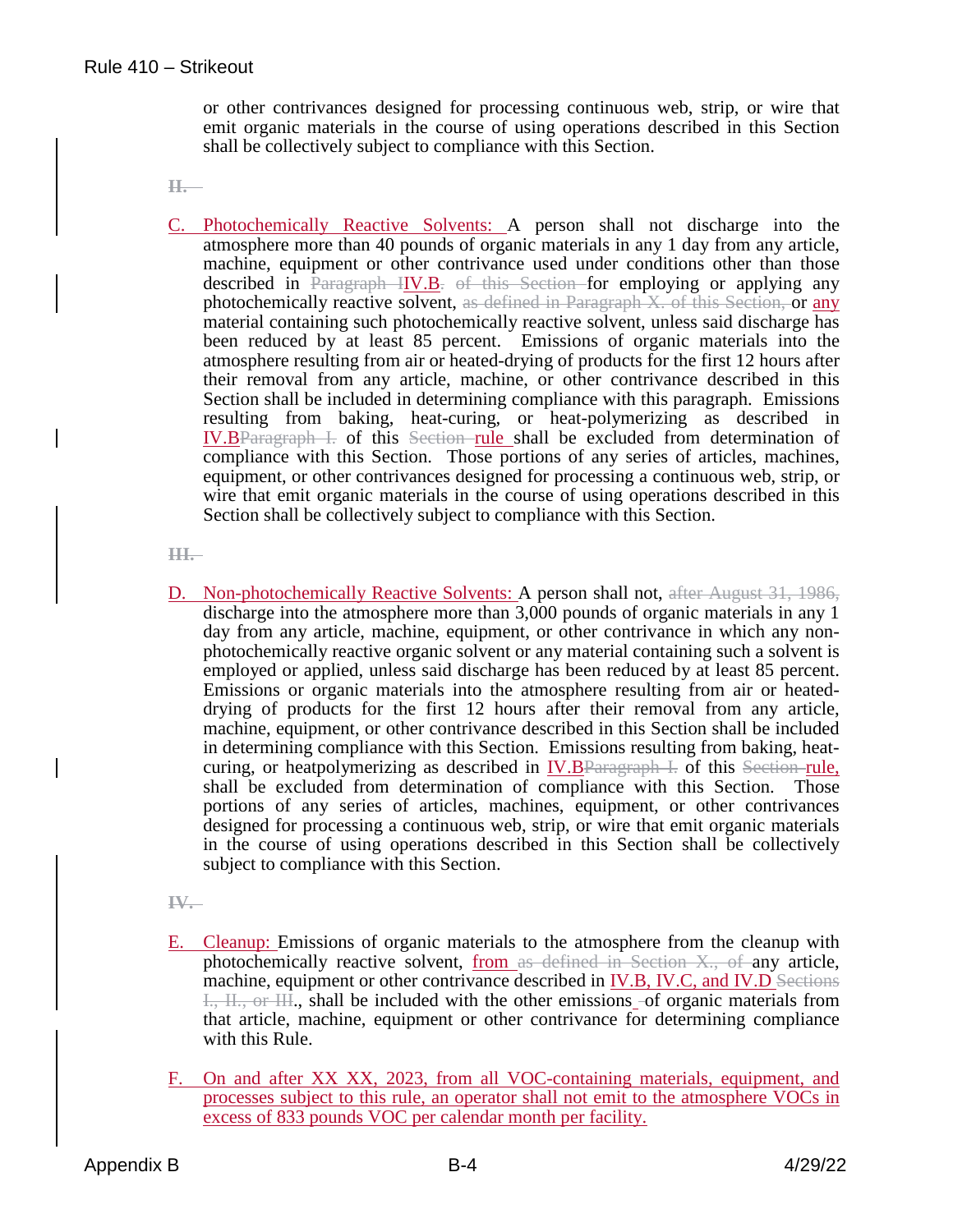#### Rule 410 – Strikeout

- 1. Compliance with provisions above may be obtained through use of any of the following or any combination thereof:
	- a. Product reformulation or substitution;
	- b. Process changes;
	- c. Improvement of operation efficiency;
	- d. Development of innovative technology;
- G. Contingency Provision: Notwithstanding Section IV.F, on and after sixty days following the effective date of EPA final determination that one or both of the conditions described in Clean Air Act Sections 172(c)(9) or 182(c)(9) have occurred in Eastern Kern County regarding the 2008 or 2015 8-hour Ozone National Ambient Air Quality Standard, an operator shall not emit to the atmosphere VOCs in excess of 450 pounds VOC per calendar month per facility from all VOC-containing materials, equipment, and processes subject to this rule.
- H. In lieu of meeting the VOC emission limit in Section IV.F and IV.G, an operator may install and operate a VOC emission control system that meets the following requirements.

1. The VOC emission control system shall be approved by the APCO.

- 2. The VOC emission control system shall have a capture efficiency of at least 90 percent by weight (90 wt%) and a control efficiency of at least 95 wt%.
- I. Organic Solvent Storage, and Disposal Requirements

An operator shall store or dispose of fresh or spent solvents, including waste solvent cleaning materials such as cloth, paper, etc., coatings, adhesives, catalysts, and thinners in closed, non-absorbent and non-leaking containers. The containers shall remain closed at all times except when filling or emptying, and disposed of in a manner to prevent evaporation of VOCs into the atmosphere at the facility. **V.**

#### **V. Administrative Requirements**

- A. Recordkeeping
	- 1. Until XX XX, 2023 the records shall identify the organic solvent used in all source operations and shall include the name of each organic solvent, any person using organic solvents or any materials containing organic solvents shall supply the Air Pollution Control Officer, upon request and in the manner and form prescribed by him, written evidence of the chemical composition, physical properties and amount consumed for each organic solvent used.
	- 2. On and after XX XX, 2023, operators shall
		- a. Materials List: An operator shall maintain and have available on site, a current list of materials in use which provides all of the data necessary to evaluate compliance including the following information as applicable: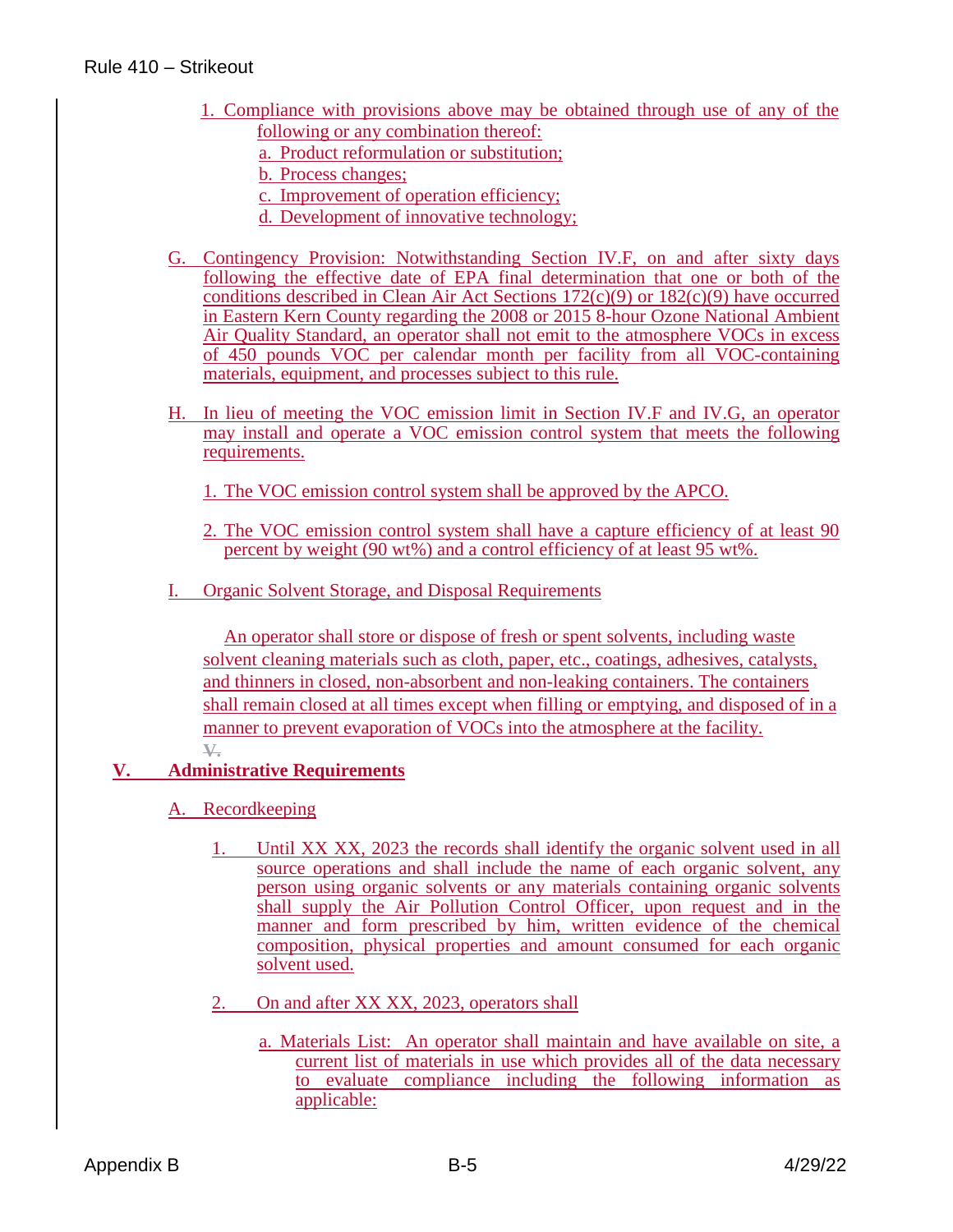- i Specific manufacturer's name of solvent-containing material, including solvents, catalysts, and thinners.
- ii VOC content of each solvent-containing material, as used, in g/l or lb/gal.
- b. Material Usage Records An operator shall maintain usage records on a daily basis that include the following information:

i Specific material.

- ii Volume of material used (gallons).
- iii Specific solvents, catalysts and thinners added to material.
- iv Volume of each solvent, catalyst and thinner (gallons) added.
- v When the material is a mixture of different materials that are blended by the operator, the mix ratio of the batch shall be recorded and the VOC content of the batch shall be calculated and recorded in order to determine compliance with the VOC emission limits.
- 3. VOC Emission Control System Records

An operator using a VOC emission control system as a means of complying with this rule shall maintain daily records of key system operating parameters which will demonstrate continuous operation and compliance of the VOC emission control system during periods of emission-producing activities.

4. Records Retention

#### Records required by this Rule shall be retained for a minimum of three years and made available to the APCO upon request.

#### **VI. Test Methods**

1. Any person using organic solvents or any materials containing organic solvents shall supply the Air Pollution Control Officer, upon request and in the manner and form prescribed by him, written evidence of the chemical composition, physical properties and amount consumed for each organic solvent used.

#### A. Determination of VOC Content

- 1. The VOC content of organic solvents shall be determined by using EPA Test Method 24 or 24A or by using the manufacturer's product formulation data and the formula in Section II.H.
- 2. Exempt halogenated VOCs shall be determined by using the CARB Test Method 432 or SCAQMD Test Method 303.
- B. Determination of Overall Capture and Control Efficiency of VOC Emission Control Devices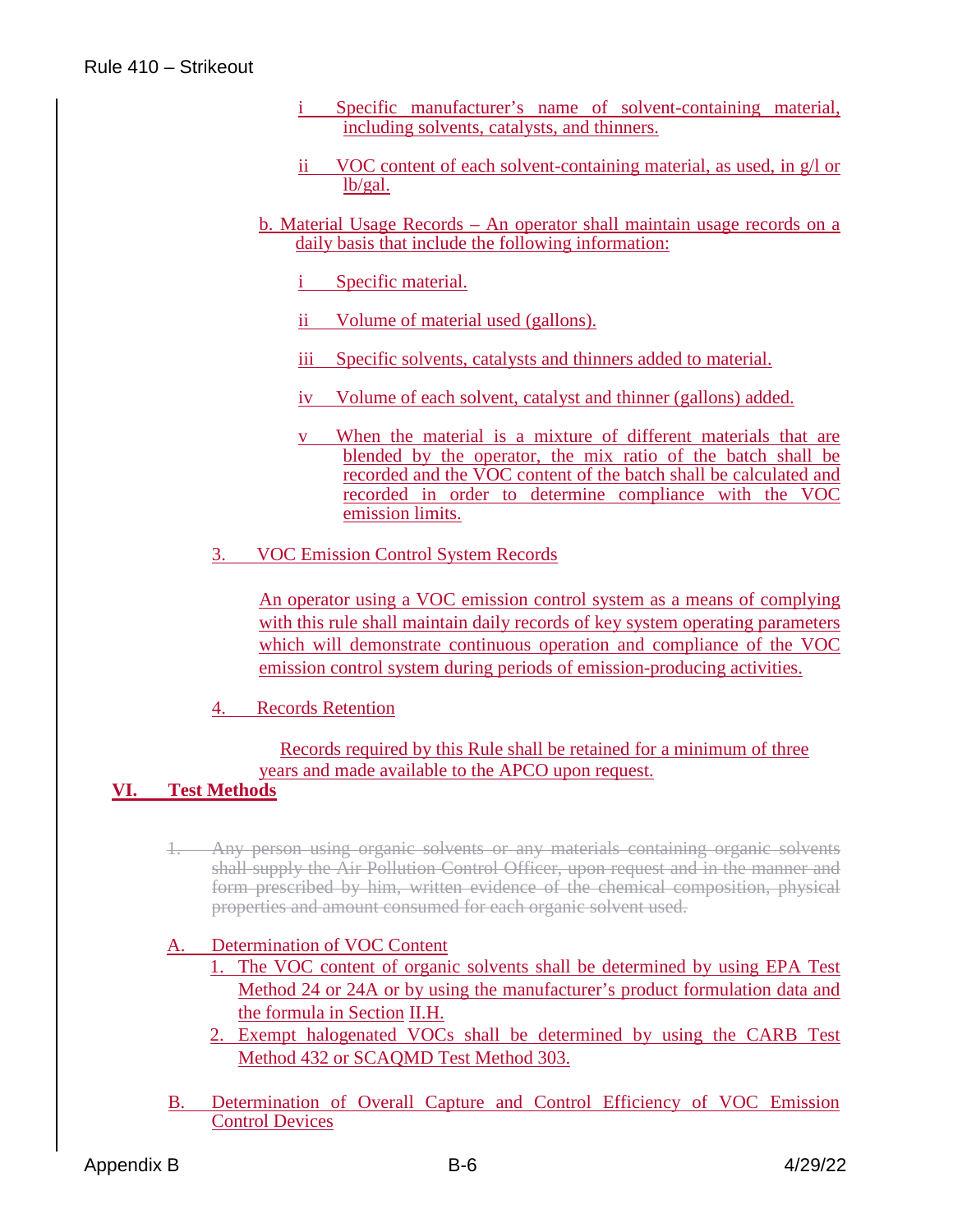#### Rule 410 – Strikeout

- 1. The capture efficiency of a VOC emission control system's collection  $device(s)$  shall be determined according to EPA's "Guidelines for Determining Capture Efficiency," January 9, 1995 and 40 CFR 51, Appendix M, Test Methods 204-204F, as applicable, or any other method approved by EPA, ARB, and the APCO.
- 2. The control efficiency of the VOC emission control system's control device shall be determined by using EPA Methods 2, 2A, or 2D for measuring flow rates and EPA Method 25, 25A, or 25B for measuring total gaseous organic concentrations at the inlet and outlet of the control device. EPA Method 18 or CARB Method 422 shall be used to determine the emissions of exempt compounds. The control efficiency of the VOC emission control system's control device shall be calculated by using the following equation:

CECONTROL  $=[1 - (VOC<sub>OUT</sub> / VOC<sub>IN</sub>)] \times 100\%$ 

| Where:                   |                                                            |
|--------------------------|------------------------------------------------------------|
| <b>CECONTROL</b>         | $=$ Control Efficiency, in percent                         |
| <b>VOC</b> <sub>IN</sub> | $=$ VOC content, in grams/liter, less exempt compounds and |
|                          | water, into the control device                             |
| <b>VOCOUT</b>            | $=$ VOC content, in grams/liter, less exempt compounds and |
|                          | water, out of the control device.                          |

3. For VOC emission control systems that consist of a single VOC emission collection device connected to a single VOC emission control device, the overall capture and control efficiency shall be calculated by using the following equation:

CECAPTURE & CONTROL  $=$  [ CECAPTURE X CECONTROL  $/100\%$ 

#### Where:

|                  | $CE_{CAPTURE & CONTROL}$ = Overall Capture and Control Efficiency, in percent |
|------------------|-------------------------------------------------------------------------------|
| <b>CECAPTURE</b> | $=$ Capture Efficiency of the collection device, in percent, as               |
|                  | determined in Section IV.B.1.                                                 |
| CECONTROL        | $=$ Control Efficiency of the control device, in percent, as                  |
|                  | determined in Section IV.B.2.                                                 |
|                  |                                                                               |

- C. Determination of VOC Emissions
	- 1. The emissions of VOCs, measured and calculated as carbon, shall be determined by using EPA Test Method 25, 25A, or 25B, as applicable. EPA Test Method 18 or CARB Method 422 shall be used to determine the emissions of exempt compounds.
	- 2. Total VOC emissions per day shall be determined for each source operation by using the following equation:

$$
\mathbf{E}_{\text{Total}} = \left[ \left( \sum_{i=1}^{k} L_i V_i \right) + \left( \sum_{m=1}^{n} L_m V_m \mathbf{x} \left( 1 - CE / 100 \%) \right) \right] / 454
$$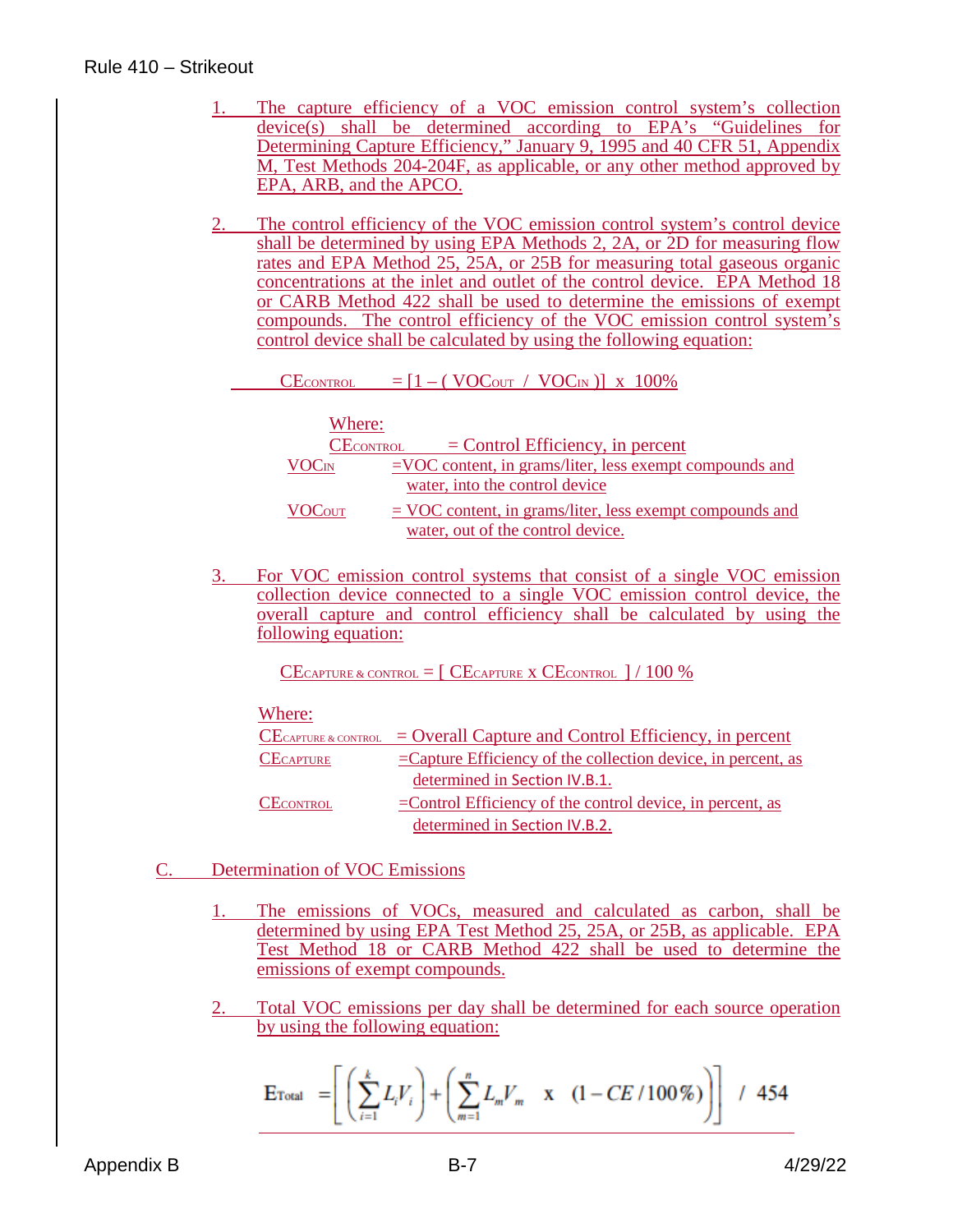| Where:        |   |                                                                     |
|---------------|---|---------------------------------------------------------------------|
| <b>ETotal</b> |   | Total VOC emissions, in pounds per day                              |
| Li            | = | Liters per day used of the "i"th organic solvent that is            |
|               |   | uncontrolled                                                        |
| $Vi$          | Ξ | Grams of VOC per liter of material of the "i"th organic solvent     |
|               |   | that is uncontrolled                                                |
| <u>Lm</u>     |   | Liters per day used of the "m"th organic solvent that is controlled |
| $V_{\rm m}$   |   | Grams of VOC per liter of material of the "m"th organic solvent     |
|               |   | that is controlled                                                  |
| <b>CE</b>     |   | Overall capture and control efficiency of the control device, in    |
|               |   | percent, as determined in Section VI.B.3.                           |

#### D. Multiple Methods of Determination

VOC emissions and overall capture and control efficiency determined to exceed any limits established by this rule through the use of any of the above-referenced test methods and equations shall constitute a violation of the rule.

#### *Reminder of this page intentionally left blank.*

- **VI.** Emissions of organic materials into the atmosphere required to be controlled by Sections I., II., or III., shall be reduced by:
- A. Incineration, provided that 90 percent or more of the carbon in the organic material being incinerated is oxidized to carbon dioxide, or
- B. Absorption, or
- C. Processing in a manner determined by the Air Pollution Control Officer to be not less effective than A. or B. above
- **VII.** A person incinerating, absorbing, or otherwise processing organic materials pursuant to this
- Rule shall provide, properly install and maintain in calibration, in good working order and in operation, devices as specified in the Authority to Construct or the Permit to Operate, or as specified by the Air Pollution Control Officer, for indicating temperatures, pressures, rates of flow or other operating conditions necessary to determine the degree and effectiveness of air pollution control.
- **VIII.** For the purpose of this Rule, organic solvents include diluents and thinners and are defined as organic materials which are liquids at standard conditions and which are used as dissolvers, viscosity reducers or cleaning agents, except that such materials exhibiting a boiling point higher than 220/F at 0.5 millimeter mercury absolute pressure or having an equivalent vapor pressure shall not be considered to be solvents unless exposed to temperatures exceeding 220/F.
- **IX.** For the purposes of this Rule, a photochemically reactive solvent is any solvent with an aggregate of more than 20 percent of its total volume composed of chemical compounds classified below or which exceeds any of the following individual percentage composition limitations, referred to the total volume of solvent:
- A. A combination of hydrocarbons, alcohols, aldehydes, esters, ethers or ketones having an olefinic or cycloolefinic type of unsaturation: 5 percent;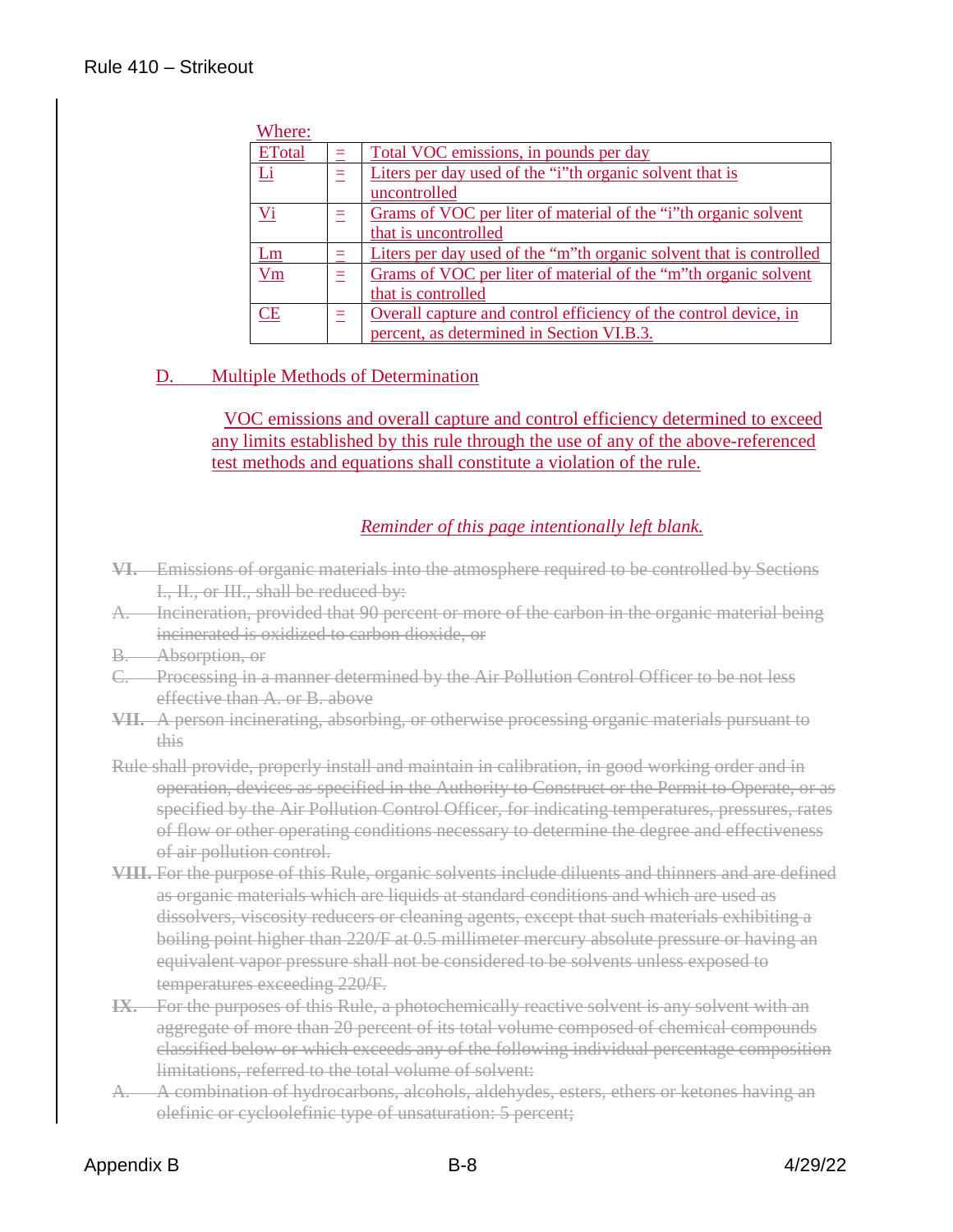#### Rule 410 – Strikeout

- B. A combination of aromatic compounds with eight or more carbon atoms to the molecule except ethylbenzene: 8 percent;
- C. A combination of ethylbenzene, ketones having branched hydrocarbon structures, trichloroethylene or toluene: 20 percent.
- Whenever any organic solvent or any constituent of an organic solvent may be classified from its chemical structure into more than one of the above groups of organic compounds, it shall be considered as a member of the most reactive chemical group; that is, that group having the least allowable percentage of the total volume of solvents.
- **X.** For the purpose of this Rule, organic materials are defined as chemical compounds of carbon excluding carbon monoxide, carbon dioxide, carbonic acid, metallic carbides, metallic carbonates and ammonium carbonate.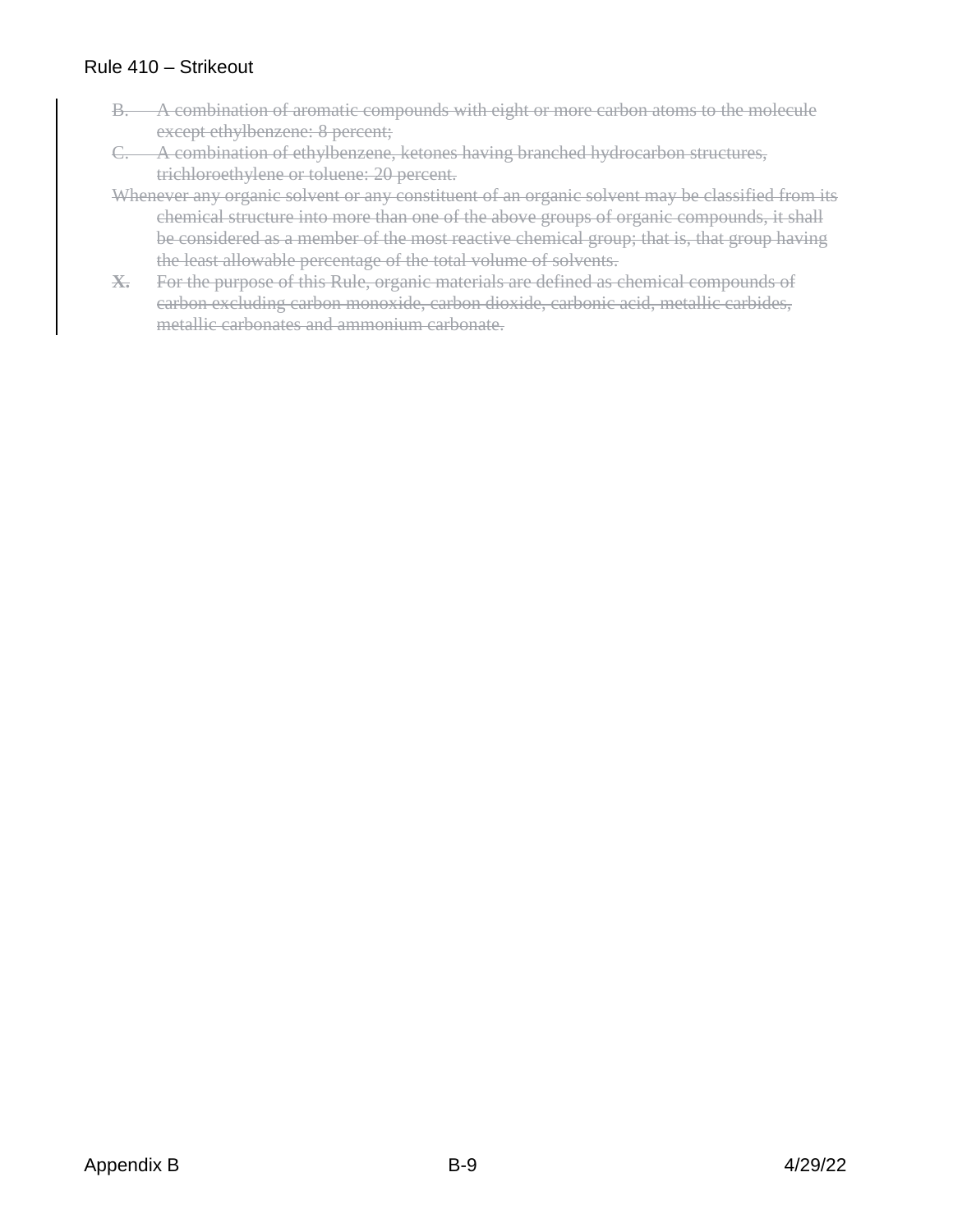## **APPENDIX C**

## **PROPOSED REVISION RULE 410**

## **ORGANIC SOLVENTS**

### **EMISSION REDUCTION ANALYSIS**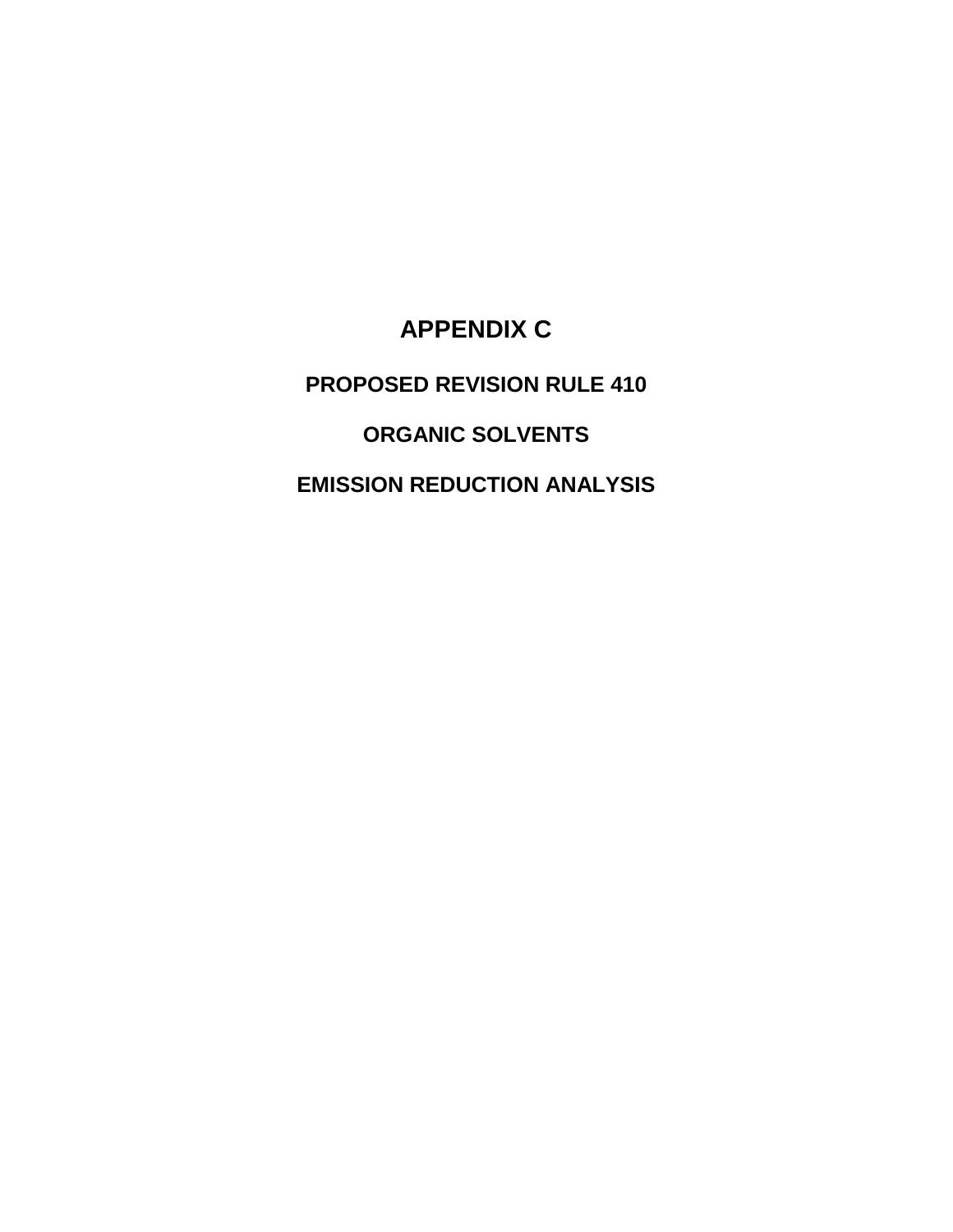#### Rule 410 – Emission Reduction Analysis

#### **I. Introduction**

This appendix identifies the estimated volatile organic compounds (VOC) emission reductions for draft amendments to Rule 410 (Organic Solvents). These estimates are based on the best available information at the time that this report was written.

A. The District's 2012 inventory is used for baseline planning and for Reasonable Further Progress (RFP). On July 17, 2014, CARB submitted the 2012 base year emissions inventory for all California non-attainment areas to EPA. The 2012 base year emissions inventory is used for all growth scenarios in this Attainment Plan. In 2014, ARB established 2012 as the emission inventory base year for 8 hour ozone planning purposes. The 2012 emission inventory at the District for permits subject to Rule 410 was 0.54 tons per day (tpd) of VOC emissions. There were approximately 8 permitted facilities utilizing organic solvents in 2012.

Table 1 summarizes the estimated emission reductions from Rule amendments. The calculation methodology is outlined in Section II of this appendix. Overall, the proposed amendments are estimated to have a total of about 0.18 tons per day of VOC emission reductions, which is about a 34% reduction to the adjusted 2012 baseline VOC emissions.

| <b>Category</b>    | 2012 Baseline        | Estimated | Estimated VOC              |
|--------------------|----------------------|-----------|----------------------------|
|                    | <b>VOC Emissions</b> | Reduction | <b>Emission Reductions</b> |
|                    | (tpd)                | (%)       | (tpd)                      |
| Rule 410 – Lower   | 0.54                 | 34%       | 0.183                      |
| VOC Emission Limit |                      |           |                            |

#### Table 1-Estimated Emission Reduction

#### **II. Emission Reduction Analysis**

Operators in many different types of industries perform solvent cleaning and solvent degreasing. Under current rule provisions, a daily VOC emission limit is listed for cleaning materials and the allowable content limit depends on the particular cleaning operation.

#### **A. VOC Emission Inventory for 2012**

Emission inventory codes (EIC) describe the source category and consist of a 14-digit code. The first three digits generally represent a general emission group; the second three digits are representing a specific operation, followed by four digits for listing the material. The final four digits are used only for certain categories, are specific to the individual air district, and represent even more refined information about the emission source. For this rule project, District staff reviewed all of the EICs assigned to the District to determine which apply to solvent cleaning or solvent degreasing. District staff tracks certain cleaning categories using organic compounds that are exempt from being counted as VOCs. One example of this is EIC 230-240-3800-0000, which is for the use of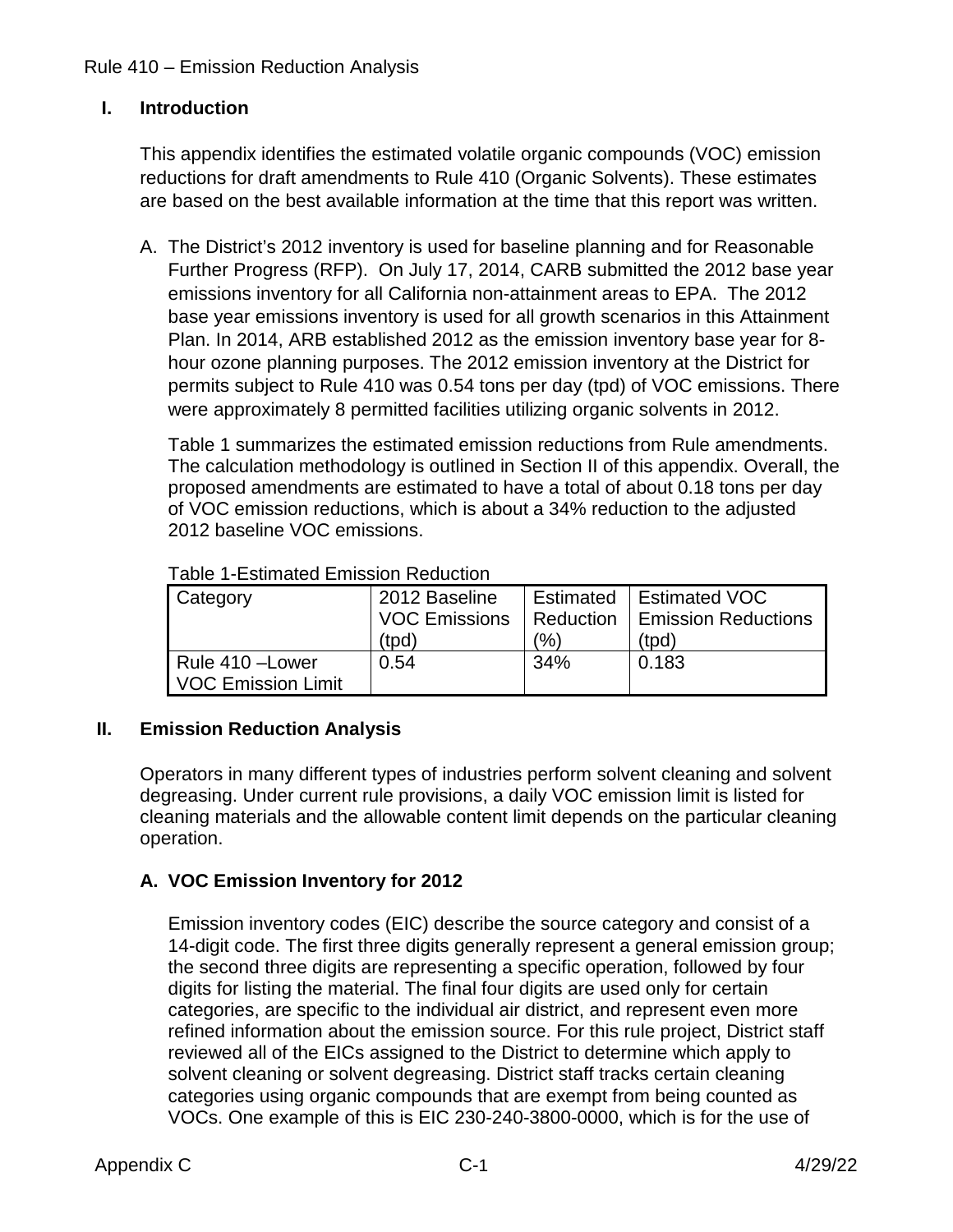#### Rule 410 – Emission Reduction Analysis

acetone during cleaning and thinning in the industry "coatings and other related processes." The emission inventory for exempt compound EICs was set to zero. Within the inventory, there are some EICs that apply to both thinning and cleaning or to both thinning and coatings. Initial VOC emission inventory for solvent cleaning and degreasing is estimated to be 0.54 tons VOC per day, using 2012 emissions data from the District's 8-hour Ozone Plan and published by the California Air Resources Board.

#### **B. VOC Emission Reductions**

#### 1. General Cleaning

Emission reductions are the difference between the current emissions claimed for this rule project minus the emissions after rule implementation.

Emission Reduction = Current Emissions - Emissions after Implementation

For purposes of this emission reduction analysis District staff is making the following assumptions:

• When an operator uses emission control systems to comply with rule requirements, the total VOC emissions reported on the permit are from the system exhaust.

The estimated VOC emission reductions (ER) due to rule amendment to miscellaneous solvents VOC limits was calculated using the following equation:

$$
ER = \left(\frac{\text{Current VOC limit - Proposed VOC limit}}{\text{Current VOC limit}}\right) \times (Emissions)
$$

If contingency measures are triggered, this rule project would change the allowable VOC emission limit for general cleaning and surface preparation from 40 pounds per day to 15 pounds per day. This represents a 62.5% reduction in the VOC emission limit. For all emission inventory categories associated with solvent cleaning, a factor of 34% was applied (based on average facility solvent usage) to the current emission inventory to get the estimated emission reductions. The rule amendments will reduce most solvent cleaning categories by a total of about 0.182 tons VOC per day, as shown in Table 2.

*Remainder of Page Intentionally Left Blank*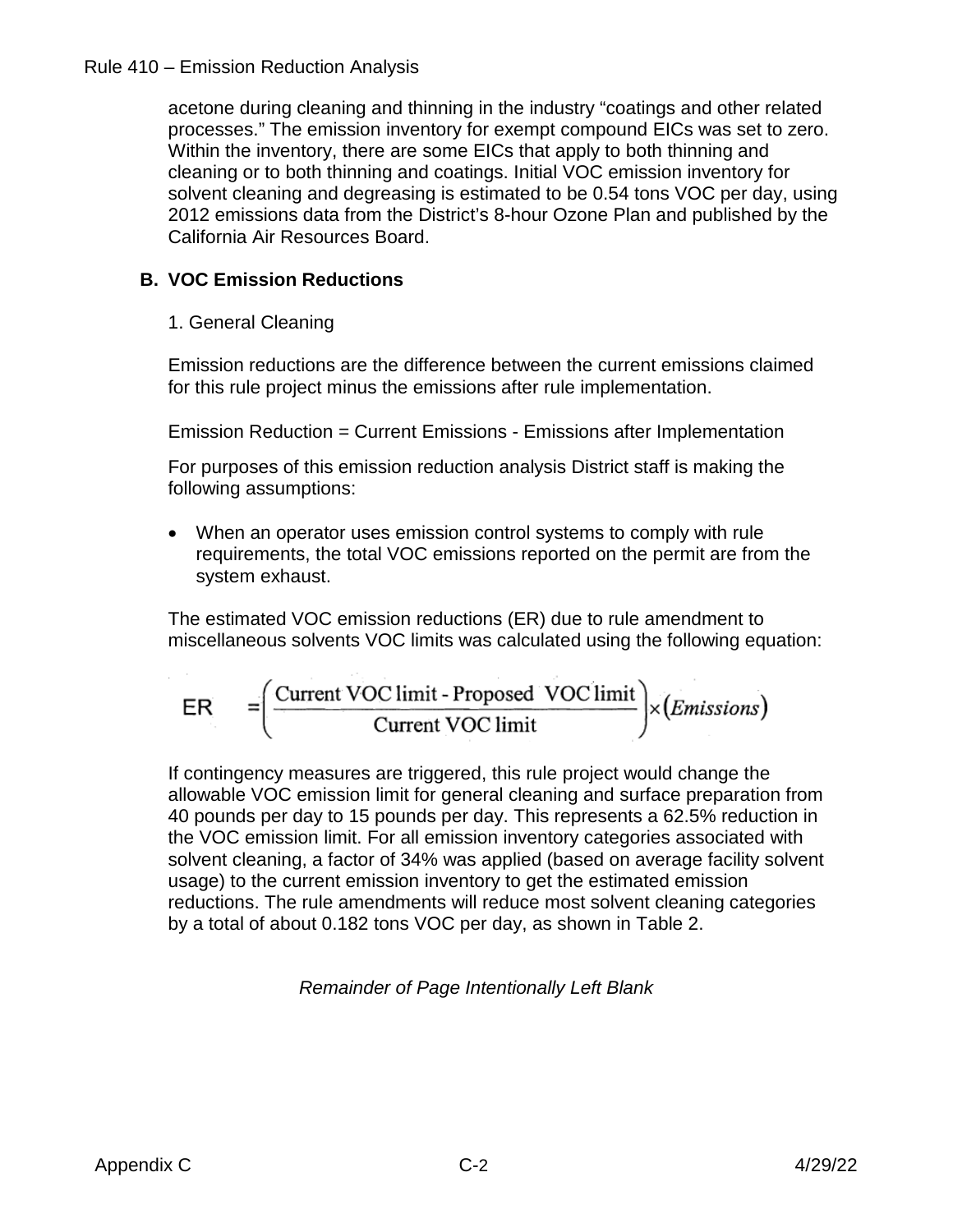#### Rule 410 – Emission Reduction Analysis

Table 2-EICs and VOC Emission Calculations for General Cleaning, non-printing, non-architectural process

| <b>EIC</b>             | <b>VOC</b> | 2012<br><b>Emissions</b><br>(tpd) | <b>Estimated VOC</b><br><b>Emission Reductions</b><br>(tpd) |
|------------------------|------------|-----------------------------------|-------------------------------------------------------------|
| 220-204-0500-0000      | Y          | 0.51                              | 0.173                                                       |
| 220-204-3022-0000      | Y          | 0.00                              | 0.00                                                        |
| 220-204-3083-0000      | N          | 0.00                              | 0.00                                                        |
| 220-204-3204-0000      | Y          | 0.00                              | 0.00                                                        |
| 220-204-3333-0000      | Y          | 0.00                              | 0.00                                                        |
| 220-204-8106-0000      | Y          | 0.01                              | 0.003                                                       |
| 220-206-3083-0000      | N          | 0.00                              | 0.00                                                        |
| 220-206-3344-0000      | N          | 0.00                              | 0.00                                                        |
| 220-208-0500-0000      | Y          | 0.01                              | 0.003                                                       |
| 220-208-3022-0000      | Y          | 0.00                              | 0.00                                                        |
| 220-208-3176-0000      | Y          | 0.00                              | 0.00                                                        |
| 220-208-3204-0000      | Y          | 0.01                              | 0.003                                                       |
| 220-208-3339-0000      | Y          | 0.00                              | 0.00                                                        |
| 220-208-8104-0000      | Y          | 0.00                              | 0.00                                                        |
| <b>Total Emissions</b> |            | 0.54                              | 0.182                                                       |

*Remainder of Page Intentionally Left Blank*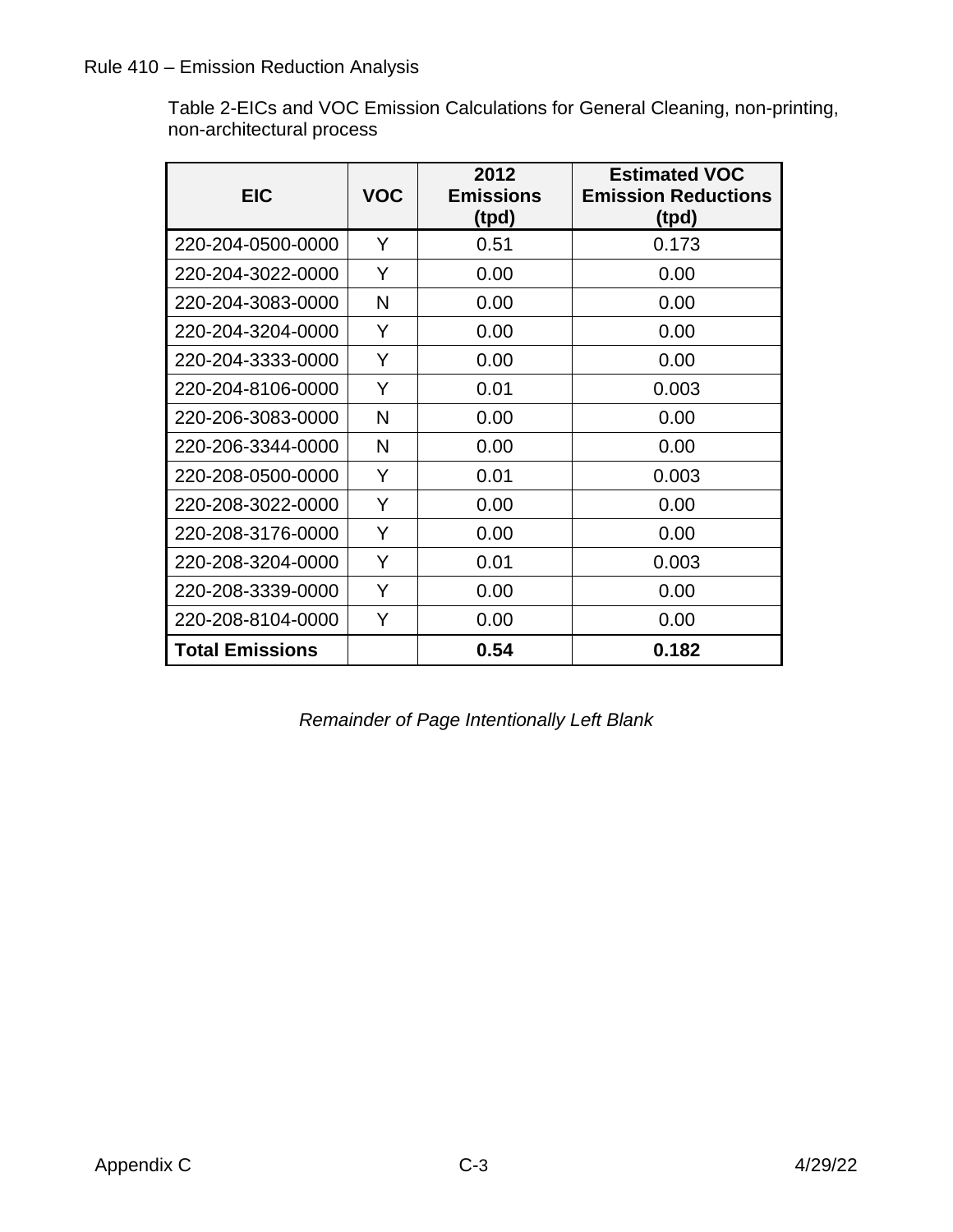## **APPENDIX D**

## **PROPOSED REVISION RULE 410**

## **ORGANIC SOLVENTS**

## **COST EFFECTIVENESS ANALYSIS**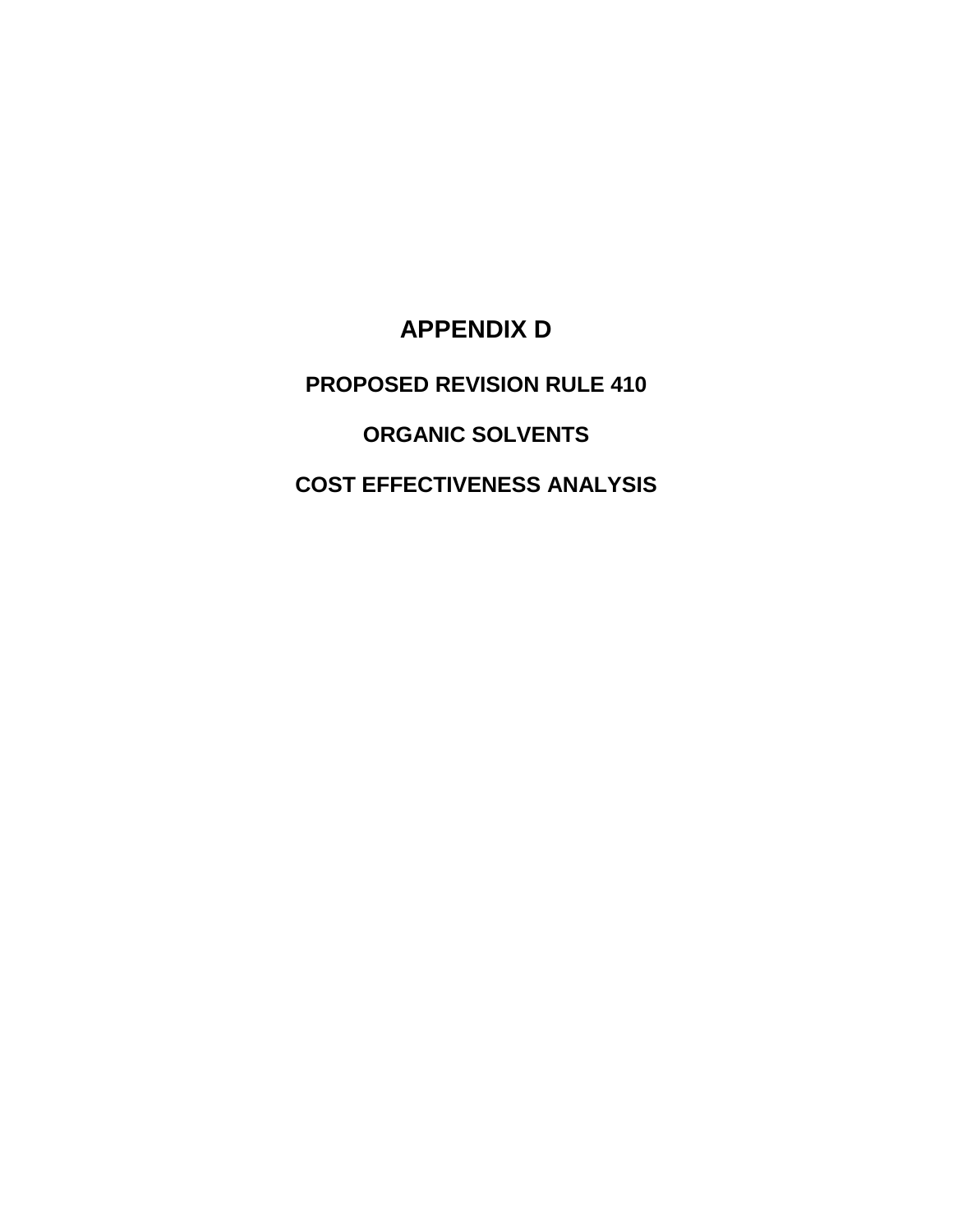#### **I. INTRODUCTION**

The California Health and Safety Code 40920.6(a) requires the Eastern Kern Air Pollution Control District (District) to conduct both an "absolute" cost effectiveness analysis and an "incremental" cost effectiveness analysis of available emission control options prior to adopting a Best Available Retrofit Control Technology (BARCT) rule. The purpose of conducting a cost effectiveness analysis is to evaluate the economic reasonableness of the pollution control measure or rule. The analysis also serves as a guideline in developing the control requirements of a rule. Incremental cost effectiveness is intended to measure the change in costs (in \$/year) and emissions reductions (in tons reduce/year) between two progressively more effective control options or technologies.

Absolute cost effectiveness of a control option is the added annual cost, in dollars per year (\$/yr), of a control technology or technique, divided by the emission reduction achieved, in tons reduced per year. The costs include capital equipment costs, engineering design costs, labor and maintenance costs. Incremental cost effectiveness is intended to measure the change in costs, in \$/yr, and change in emissions reductions in tons reduced/year between two progressively more effective control options or technologies. The incremental cost effectiveness compares the differences in costs and the differences in emissions reductions of candidate control options. Incremental cost effectiveness does not reveal the emission reduction potential of the control options. Unlike the absolute cost effectiveness analysis that identifies the control option with the greatest emission reduction, incremental cost effectiveness does not present any correlation between emissions reductions and cost effectiveness. Therefore, the relative values produced in the incremental cost effectiveness analysis and the absolute cost effectiveness values are not comparable and cannot be evaluated similarly.

District staff used available cost information contained in technical reports, searched EPA's Control Techniques Guidelines (CTG), distributers, and staff reports from other Air Districts to conduct a cost effectiveness analysis of the proposed requirements of Rule 410. Table 1 shows the total estimated costs and cost effectiveness for the proposed changes to Rule 410.

|                                                |                    | Net Annual Cost (\$/yr)    | <b>Cost Effectiveness</b><br>(\$/ton VOC reduced) |          |
|------------------------------------------------|--------------------|----------------------------|---------------------------------------------------|----------|
|                                                | Low End   High End |                            | Low $End$   High End                              |          |
| <b>Lower Facility</b><br>VOC emission<br>limit |                    | $$100,113 \mid $1,132,533$ | \$1,499                                           | \$16,957 |

Table 1-Summary of Costs and Cost Effectiveness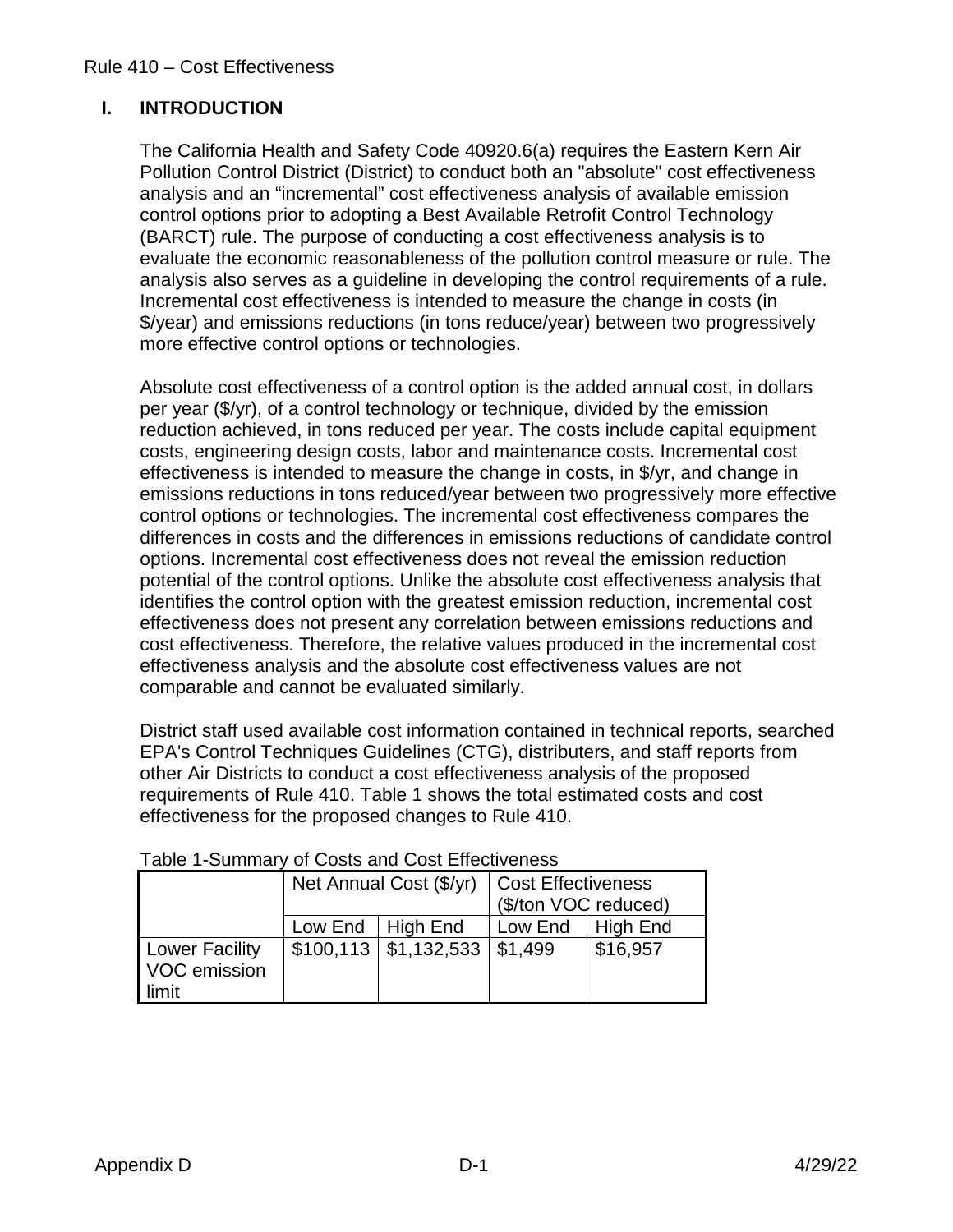#### **II. COST EFFECTIVENESS ANALYSIS**

#### **A. Background**

Typically, VOC emission control systems utilize a regenerative thermal oxidizer (RTO) or carbon adsorption system as the VOC destruction device. A single RTO costs hundreds of thousands of dollars to buy and install and tens of thousands of dollars to operate each year. It is believed that operators will comply with the VOC emission limits proposed by this rule project by reformulating, diluting, or improving usage efficiency of the current cleaning solvents, since it would be more economical to change solvents rather than install capital equipment like a RTO to meet rule requirements.

The first category is the changes is to reduce the allowed VOC emission limit from 40 pounds per day to 27 pounds per day or 833 pounds per year per facility. The second category of changes which is only applicable upon the District failing to attain the 2008 Ozone National Ambient Air Quality Standard. An operator shall not emit to the atmosphere VOCs in excess of 15 pounds per day or 450 pounds per month. Operators are expected to reduce the VOC content of the currently used material by thinning it with additional water or other exempt solvent (e.g., acetone or methyl acetate).

#### **B. Cost Calculations**

In 2007, based on the SCAQMD staff report, high-VOC solvent cleaner averaged \$5 per gallon. The low-VOC cleaner ranged in price from \$6 to \$21 per gallon. Operators are assumed to already be using the high-VOC material, so the difference between the low-VOC and the high-VOC cleaners multiplied by the estimated annual cleaning material solvent would be the cost to operations from the proposed rule amendments. District assumes all high-VOC solvent consist of petroleum naphtha with a VOC content of 6.3 lbs/gal. This means that the cost of compliance for reducing application VOC emissions is estimated between \$1 and \$16 per gallon. Current estimated usage of high-VOC solvent is about 62,500 gallons per year. Acetone is an exempt compound that has some solvent properties, but also is more volatile than many of the solvents it would replace. District staff assumed that 10% more acetone/methyl acetate would be used to compensate for additional evaporation compared to current solvent usage or about 68,800 gallons per year of low-VOC material. By subtracting the current annual cost of high-VOC solvent cleaning material from the projected low-VOC cleaning material cost, estimated annual compliance cost would range from \$100,000 and \$1.1 million.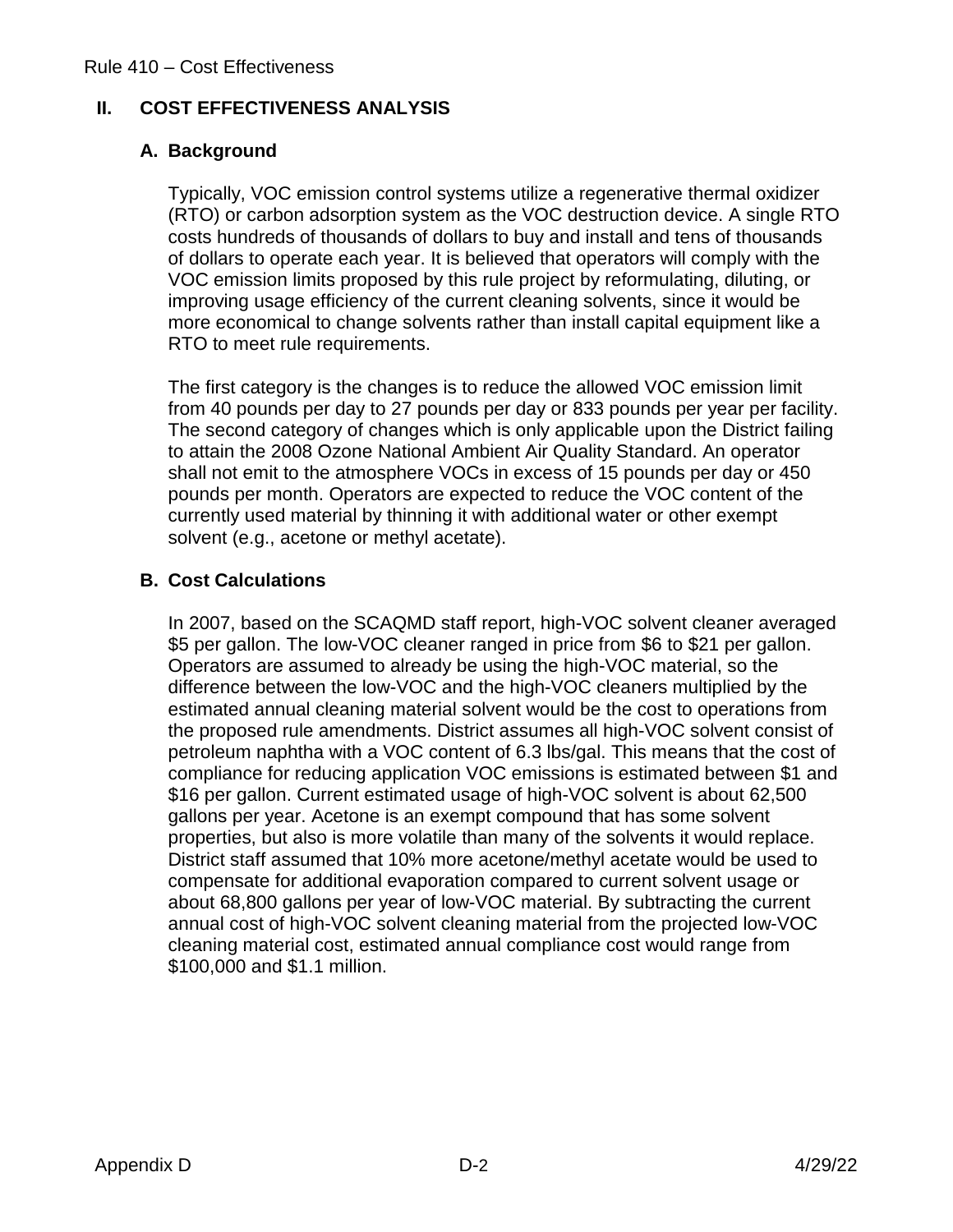|                                                       | Annual<br>Usage<br>(gallons/year) | Cost<br>per<br>gallon | <b>Annual Cost</b><br>$(\$/yr)$ | Net cost<br>increase<br>(\$/yr) |
|-------------------------------------------------------|-----------------------------------|-----------------------|---------------------------------|---------------------------------|
| <b>Current High-VOC</b><br><b>Solvent Usage</b>       | 62,571                            | 5\$                   | \$312,855                       |                                 |
| Low VOC-<br>replacement low-<br>cost option           | 68,828                            | 6\$                   | \$412,968                       | \$100,113                       |
| High VOC-<br>replacement high-<br>cost solvent option | 68,828                            | 21\$                  | \$1,445,388                     | \$1,132,533                     |

Table 1-Annual Cost for Complying with Reduced VOC Emission Limits by Solvent Substitution

*Annual Cost for Complying with Reduced VOC Emission Limits via Solvent Dilution* 

The difference in cost between the current compliant cleaning solvent and the proposed cleaning solvent is zero, since the operator could use water to dilute the current cleaning solvent to meet the lower VOC content limit.

#### **C. Absolute Cost Effectiveness Analysis**

The absolute cost effectiveness is the added cost of implementing the proposed

amendments divided by the estimated emission reductions. As outlined above, the area where VOC emission reductions are expected is from the lower annual facility-wide VOC emission limits.

Table 2 below summarizes the costs and cost effectiveness for each of these changes. For amendments to Rule 410, the range in cost effectiveness is about \$1,500 to \$17,000 per ton VOC removed.

Cost effectiveness is calculated as follows: Emission reduction from Appendix C: 66.79 ton VOC/yr Cost Effectiveness= Net annual cost/ 66.79 tons VOC/yr

|                                                      | Net Annual Cost (\$/yr) |             | <b>Estimated VOC</b><br>Emission<br>Reductions (tpy) | <b>Cost Effectiveness</b><br>(\$/ton VOC<br>reduced) |             |
|------------------------------------------------------|-------------------------|-------------|------------------------------------------------------|------------------------------------------------------|-------------|
|                                                      | Low End                 | High End    |                                                      | Low End                                              | High<br>End |
| Lower<br>Facility<br><b>VOC</b><br>emission<br>limit | \$100,113               | \$1,132,533 | 66.79                                                | \$1,499                                              | \$16,957    |

Table 2: Costs and Cost Effectiveness Analysis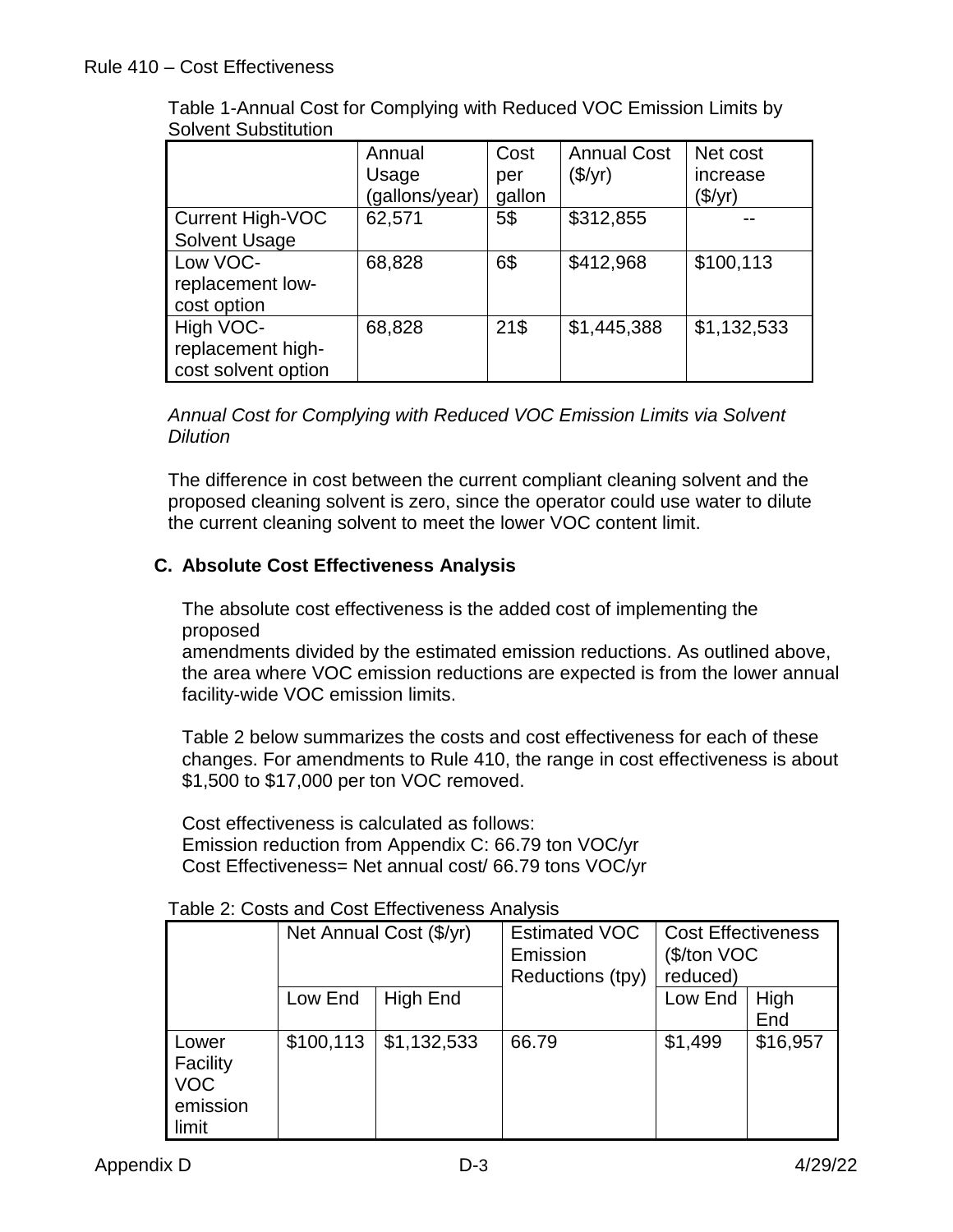#### **D. Incremental Cost Effectiveness Analysis**

Incremental cost effectiveness is intended to measure the change in costs, in \$/yr, and change in emissions reductions in tons reduced/year between two progressively more effective control options or technologies. For this rule project, the limits are considered the lowest achieved in practice. Additionally, solvent cleaning for this application is expected to be non-point and intermittent in nature which pose additional challenges for installing VOC control system e.g. thermal oxidizer. Installing VOC control equipment has not been analyzed at this point of rule development process as operators are expected to comply primarily via solvent substitution, dilution methods. This means that there are no additional VOC emission reductions to be realized at this time. Therefore, no incremental cost effectiveness analysis was conducted.

*Remainder of Page Intentionally Left Blank*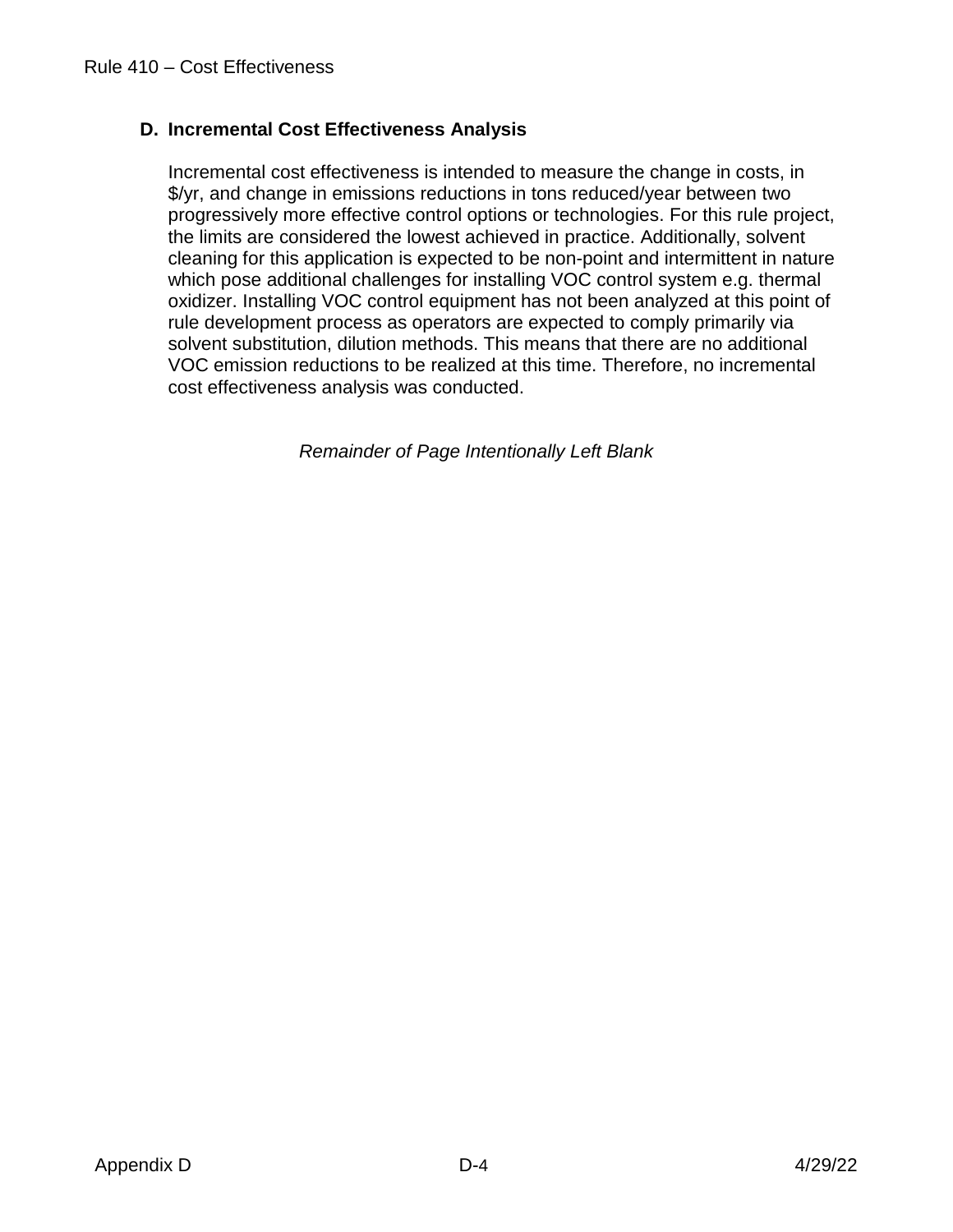## **APPENDIX E**

## **PROPOSED REVISION RULE 410**

## **ORGANIC SOLVENTS**

### **RULE CONSISTANCT ANALYSIS**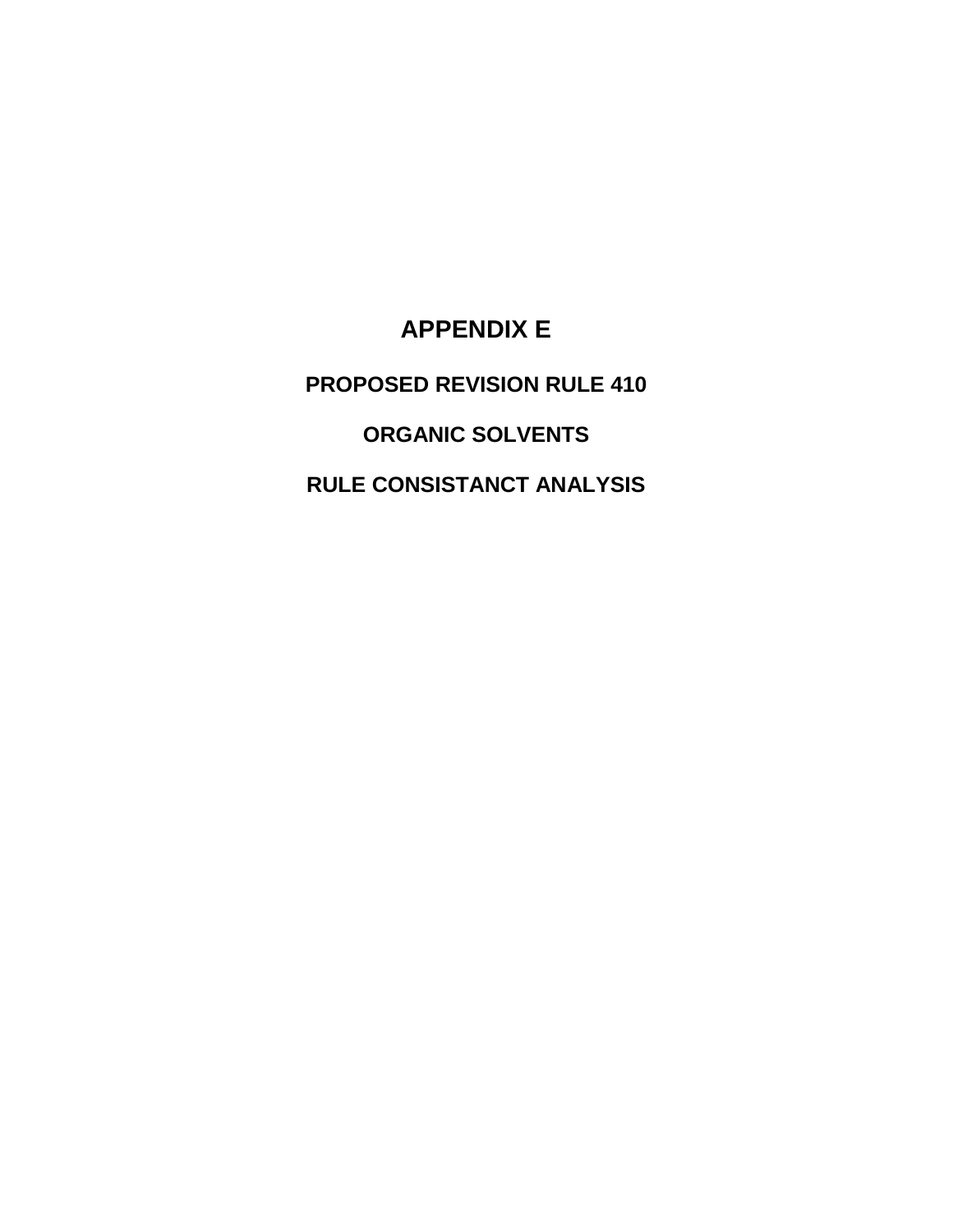#### **I. Background**

Pursuant to Section 40727.2 of the California Health and Safety Code, prior to adopting, amending, or repealing a rule or regulation, the District is required to perform a written analysis that identifies and compares the air pollution control elements of the rule or regulation with corresponding elements of existing or proposed District and United States Environmental Protection Agency (EPA) rules, regulations, and guidelines that apply to the same source category. The elements analyzed are emission standards,

monitoring and testing, and recordkeeping and reporting requirements. The analysis is detailed in Section II of this report. Conclusions based on the analysis are shown in Section III.

#### **II. Rule Consistency Analysis**

Facilities subject to District Rule 410 could be subject to other District Rules including:

- Rule 210.1 New and Modified Stationary Source Review
- Rule 422 New Source Performance Standards
- Rule 423 National Emissions Standards for Hazardous Air Pollutants
- Rule 401 Visible Emissions
- Rule 419 Nuisance

After review, the District determined the above-listed Rules are not in conflict with, nor are they inconsistent with the requirements of proposed Rule 410.

District staff reviewed EPA rules, regulations, and guidelines, as well as District rules for the source categories covered by the eleven District rules in this rule project. The analysis was confined to those provisions that refer to organic solvent usage for miscellaneous source categories. Emission limits, operating parameters, monitoring, testing, records, and reporting requirements from processes other than solvent usage associated with the source category were ignored for purposes of the rule consistency analysis.

#### **A. Existing or Proposed Federal Rules, Regulations, and Guidelines**

#### **1. Control Techniques Guidelines (CTGs)**

There are two CTGs that have solvent cleaning provisions. These applicable CTG are listed in Table 1.

| <b>CTG Number/ Title</b>                     | <b>Operation Covered</b>           |
|----------------------------------------------|------------------------------------|
| EPA-450/2-77-022                             | Facilities that use a degreaser to |
| <b>Control of Volatile Organic Emissions</b> | clean                              |
| from Solvent Metal Cleaning                  |                                    |
| EPA-453/R-06-001                             | Cleaning with solvent in           |
| <b>Control Techniques for Industrial</b>     | industrial settings                |
| <b>Cleaning Solvents</b>                     |                                    |

Table 1-CTGs with Solvent Provisions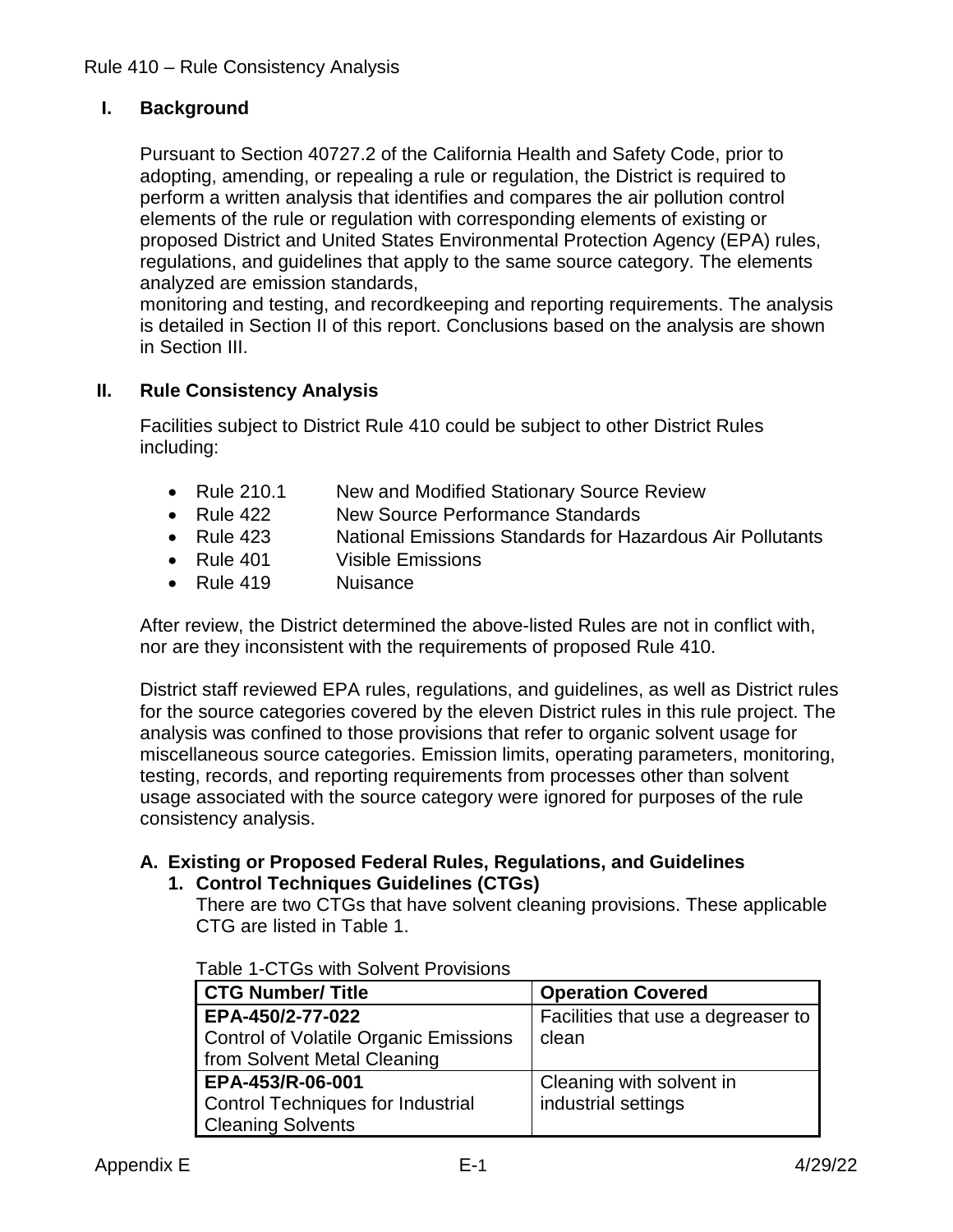The CTG for solvent metal cleaning relates to degreasers. Rule 410.3 addresses these units. Because this CTG was approved in 1977, all of the requirements related to solvent degreasers have been incorporated into Rule 410.3 by previous rule projects.

The CTG for cleaning in industrial settings recommends a general VOC content limit of 50 g/L with some exceptions, mostly for cleaning of printing equipment. Cleaning requirements including the 50 g/L limits have previously been incorporated into source specific coating Rule projects. These Rule projects incorporates a VOC content of 25 g/L for most cleaning operations, which is lower than the CTG-recommended content limit of 50 g/L. Hence, the proposed amendments to Rule 410 would not conflict with federal CTGs.

#### **2. New Performance Standards (NSPS)**

NSPS requirements are organized by source category in 40 CFR Part 60. The District has incorporated the NSPS by reference, meaning that District Rule 422 lists all of the NSPSs and the requirements of these NSPSs have been adopted by reference. District Rule 422 lists delegated NSPSs. None of these NSPSs have solvent cleaning as part of its requirements. Therefore, this rule project is neither inconsistent with nor conflicts with any requirement of an NSPS.

#### **3. National Emission Standards for Hazardous Air Pollutants (NESHAPs)**

NESHAPs are requirements contained in 40 CFR 61 and 40 CFR 63. As with the NSPSs, the District has incorporated the requirements of the NESHAPS into its rules and District Rule 423. There are no NESHAPs in 40 CFR 61 with solvent cleaning requirements. Table 2 lists the NESHAPs from 40 CFR 63 with solvent cleaning provisions. Of the NESHAPs in Table 2, 40 CFR 63 Subpart T applies to District Rule 410.3 for solvent degreasers. The District rules that apply to the source categories for the remaining NESHAPs are subject to solvent cleaning requirements under the following source specific rules: 410.8, Aerospace Assembly and Coating Operations, 410.4, Metal, Plastic, and Pleasure Craft Parts and Products Coating Operations.

| <b>40 CFR 63</b><br>Subpart: | <b>Source Category</b>                                                                      |
|------------------------------|---------------------------------------------------------------------------------------------|
|                              | <b>Halogenated Solvent Cleaning</b>                                                         |
| GG.                          | Aerospace Manufacturing and Rework                                                          |
| <b>WW</b>                    | Boat Manufacturing - Resin and Gel Coat<br><b>Application Equipment Cleaning Operations</b> |
|                              | <b>Flexible Polyurethane Foam Production</b>                                                |

|  |  | Table 2- NESHAPs with Solvent Cleaning Provisions |
|--|--|---------------------------------------------------|
|  |  |                                                   |

In complying with the District rules for the above source categories, there is no conflict with NESHAP.